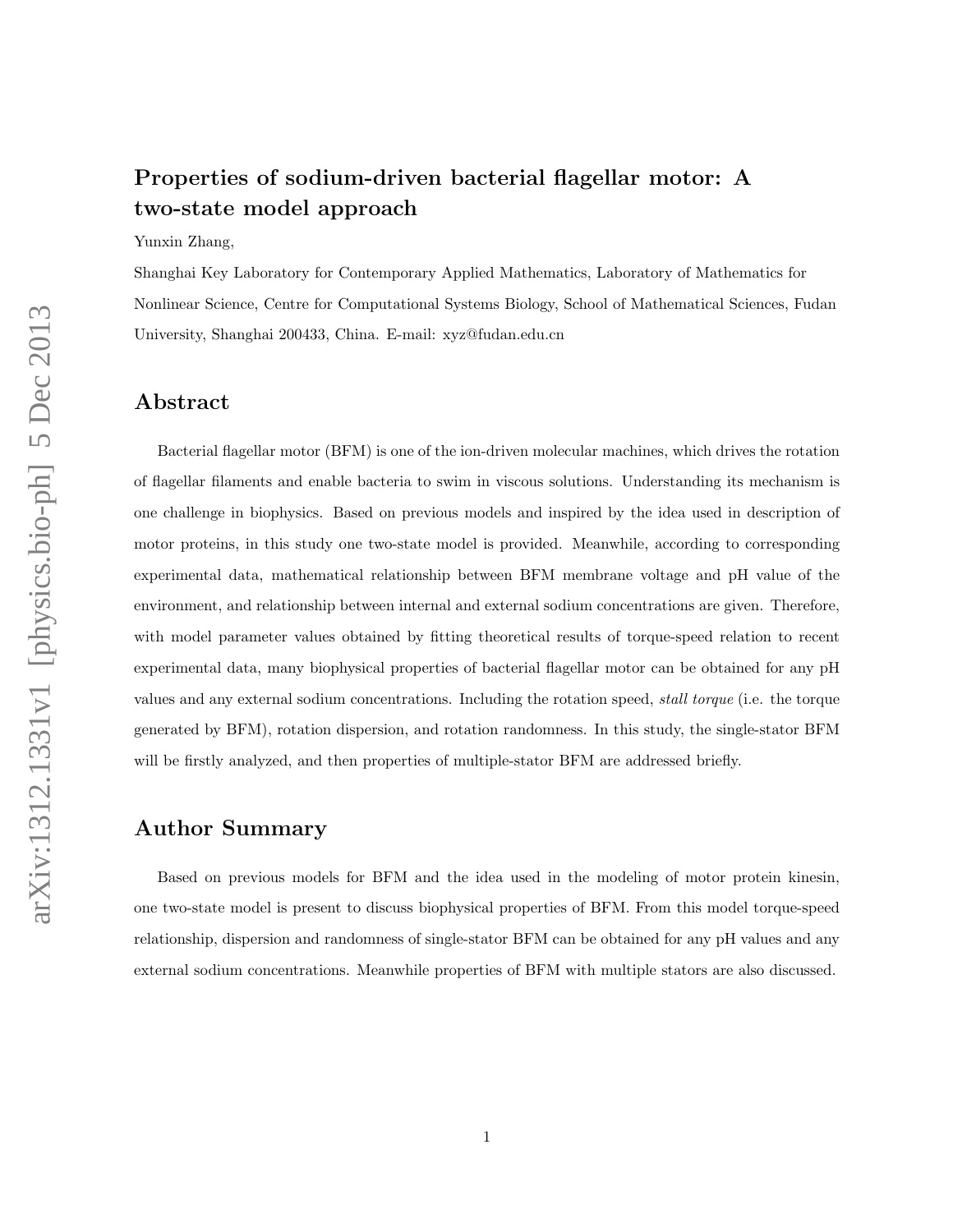### Introduction

Ion-motive force (IMF), which comprises electrical and chemical transmembrane potential, is essential for biophysical functioning of cells  $[1-4]$ . Two primary forms of IMF are *proton-motive force* (PMF) and sodium-motive force (SMF). Many cellular processes, including bacterial motility, ATP synthesis and active membrane transport, are driven by SMF [\[5–](#page-9-2)[8\]](#page-9-3). Recently, molecular machines driven by IMF have been extensively studied both experimentally and theoretically. The studies in [\[9–](#page-9-4)[12\]](#page-9-5) found that, the energy efficiency of the  $F_1$  part of  $F_0F_1$ -ATP synthase, which transduces energy between chemical free energy and mechanical work, is almost 100%. In [\[13,](#page-9-6)[14\]](#page-10-0), coarse-grained models are employed to under the mechanism of  $F_1$ -ATPpase and  $F_0$ -ATPase. Meanwhile, the catalytic power of  $F_1$ -ATPpase is detailed analyzed in [\[15\]](#page-10-1), the structure and organization of the yeast  $F_0F_1$ -ATP synthase are studied in [\[16\]](#page-10-2), and the  $Na<sup>+</sup>, K<sup>+</sup>-ATPase$  in liposomal membrane are discussed in [\[17\]](#page-10-3). Finally, more theoretical studies can also be found in [\[18–](#page-10-4)[32\]](#page-11-0) for  $F_0$ -ATPase or  $F_1$ -ATPase, and in [\[33](#page-11-1)[–41\]](#page-12-0) for transmembrane motion of ions.

One of the most important molecular machines driven by IMF is bacterial flagellar motor (BFM), which couples ion flow  $(H^+ \text{ or } Na^+)$  to the rotation of extracellular helical flagellar filaments at hundreds of revolutions per second (Hz), and then propels many species of swimming bacteria [\[42\]](#page-12-1). Using the transmembrane electrochemical  $H^{\dagger}$  (or Na<sup>+</sup>) gradient to power rotation of the flagellar motor, free-swimming bacteria can propel their cell body at a speed of 15-100 mm/s, or up to 100 cell body lengths/s [\[6,](#page-9-7)[43\]](#page-12-2). The BFM has one rotor and multiple stators in a circular ring-like structure  $\approx 45$  nm in diameter [\[44\]](#page-12-3). The stators are attached to the rigid peptidoglycan cell wall and the spinning of the rotor drives the flagellar filament through a short hook. In E. coli, the rotor is composed of a ring of  $\sim$ 26 FliG proteins and each stator has 4 copies of proteins MotA and 2 copies of proteins MotB, forming 2 proton-conducting transmembrane channels [\[45,](#page-12-4)[46\]](#page-12-5). The stator can deliver torque to the rotor by converting the free energy of ion flow across the cytoplasmic membrane.

To understand the biophysical properties and torque-generating mechanism of BFM, many experiments have been done to measure revolution speed under varying torque [\[47–](#page-12-6)[55\]](#page-13-0). Meanwhile, various biophysical and biochemical models have also been constructed to try to understand the basic principle of BFM [\[45](#page-12-4)[–47,](#page-12-6) [56–](#page-13-1)[59\]](#page-13-2). However, so far most of the previous studies mainly focused on the torque-speed relationship, except in [\[54,](#page-13-3) [58\]](#page-13-4) where effect of pH value on torque-speed relation is discussed, and in [\[59\]](#page-13-2) where effects of pH value and membrane potential are analyzed theoretically, and in [\[45,](#page-12-4) [48,](#page-12-7) [49,](#page-12-8) [57\]](#page-13-5) where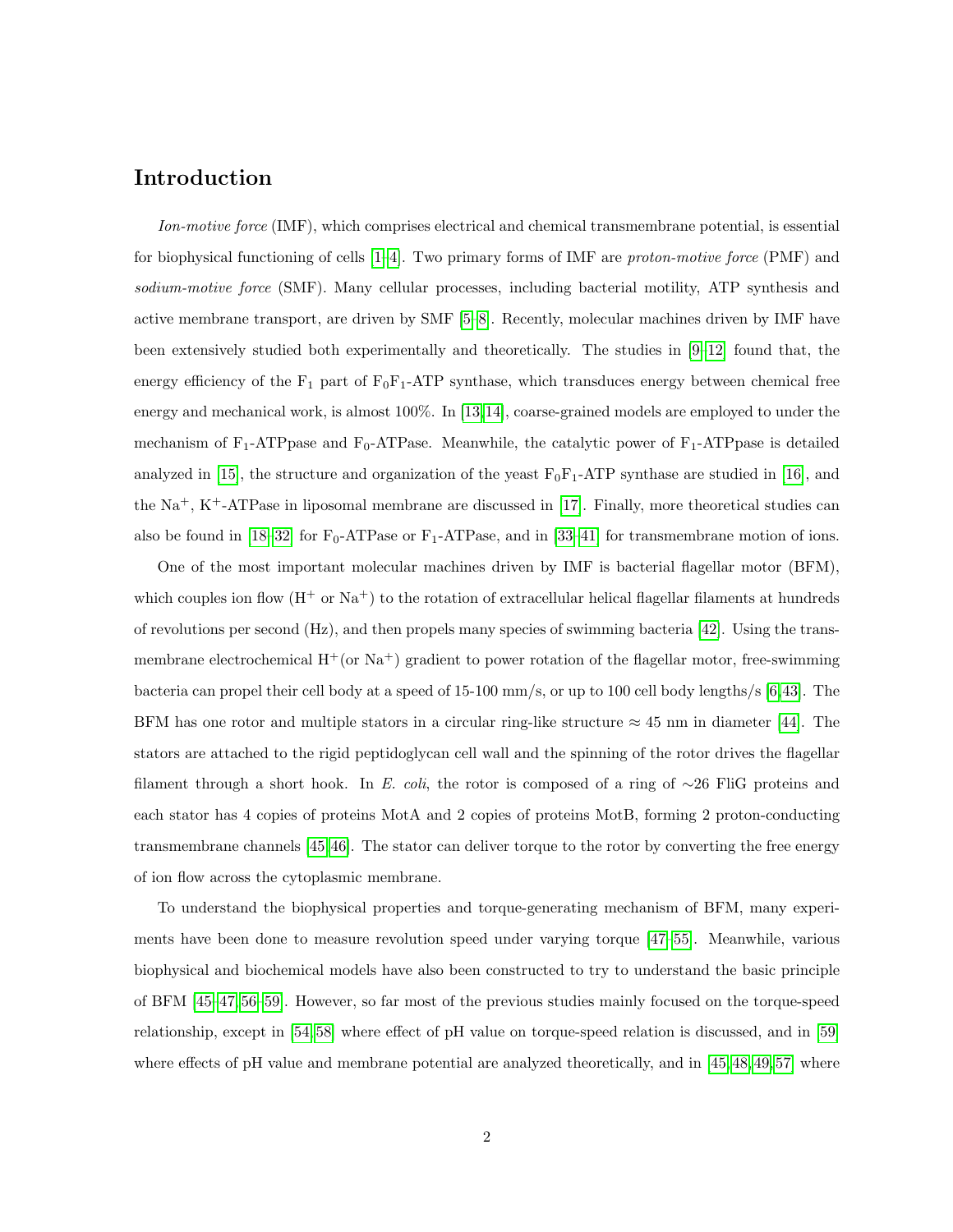the effect of temperature (or noise) on the speed of BFM is addressed, and in [\[50,](#page-13-6) [51\]](#page-13-7) where the effect of  $Na<sup>+</sup> concentration is studied experimentally.$ 

In recent study of Lo *et al* [\[60\]](#page-13-8), one three-state model was presented to describe the torque-speed relationship of one-stator BFM under various pH values and various external sodium concentrations. Their model can fit experimental data well, in which one of the basic parameters is the electrical energy  $U = qV_m$ , with  $V_m$  the membrane voltage. Experimental data shows that membrane voltage  $V_m$  depends on surrounding solution (see [\[60\]](#page-13-8) and references there in). This study found that, the value of  $V_m$  depends only on the pH value of the solution, and is independent of the external sodium concentration  $[\text{Na}]_{ex}$  [see Fig. [1](#page-16-0)(a)]. Moveover,  $V_m$  changes almost linearly with pH value,

<span id="page-2-0"></span>
$$
V_m = -28.04 \text{pH} + 57.88,\tag{1}
$$

with voltage in millivolt unit  $(mV)$ . On the other hand, besides pH value and external sodium concentration  $[\text{Na}]_{ex}$ , the value of internal sodium concentration  $[\text{Na}]_{in}$  is also needed to obtain the *sodium-motive* force, since it comprises electrical transmembrane potential  $V_m$  and chemical transmembrane potential  $\Delta \mu / q$  and is defined as

$$
SMF = V_m + \frac{\Delta \mu}{q} = V_m + \frac{k_B T}{q} \ln \left( \frac{[\text{Na}]_{in}}{[\text{Na}]_{ex}} \right),\tag{2}
$$

where  $q = 1.602 \times 10^{-19}$  coulomb (C) is the charge of sodium ion,  $k_B$  is the Boltzmann constant, and T is the absolute temperature. Further analysis about the experimental data shows that the internal sodium concentration  $[Na]_{in}$  can be well approximated by [see Fig. [1](#page-16-0)(b)]

<span id="page-2-1"></span>
$$
[\text{Na}]_{in} = 9.013[\text{Na}]_{ex}/(1.318 + [\text{Na}]_{ex}). \tag{3}
$$

In fact, this relation is similar as the one used to approximate ADP concentration by ATP concentration in the study of motor protein kinesin [\[61\]](#page-13-9).

Different with the three-state model used in [\[60\]](#page-13-8), in this study one simple two-state model will be presented to describe the rotation of one-stator BFM. With relationships [\(1\)](#page-2-0) and [\(3\)](#page-2-1), properties for one-stator BFM under any pH values and external sodium concentrations will be obtained, such as the torque-speed relationship, the *stall torque*  $\Gamma_s$  (i.e. the torque under which the rotation speed V of BFM vanishes), dispersion  $D$  and randomness  $r$ . The results show that, both rotation speed  $V$  and stall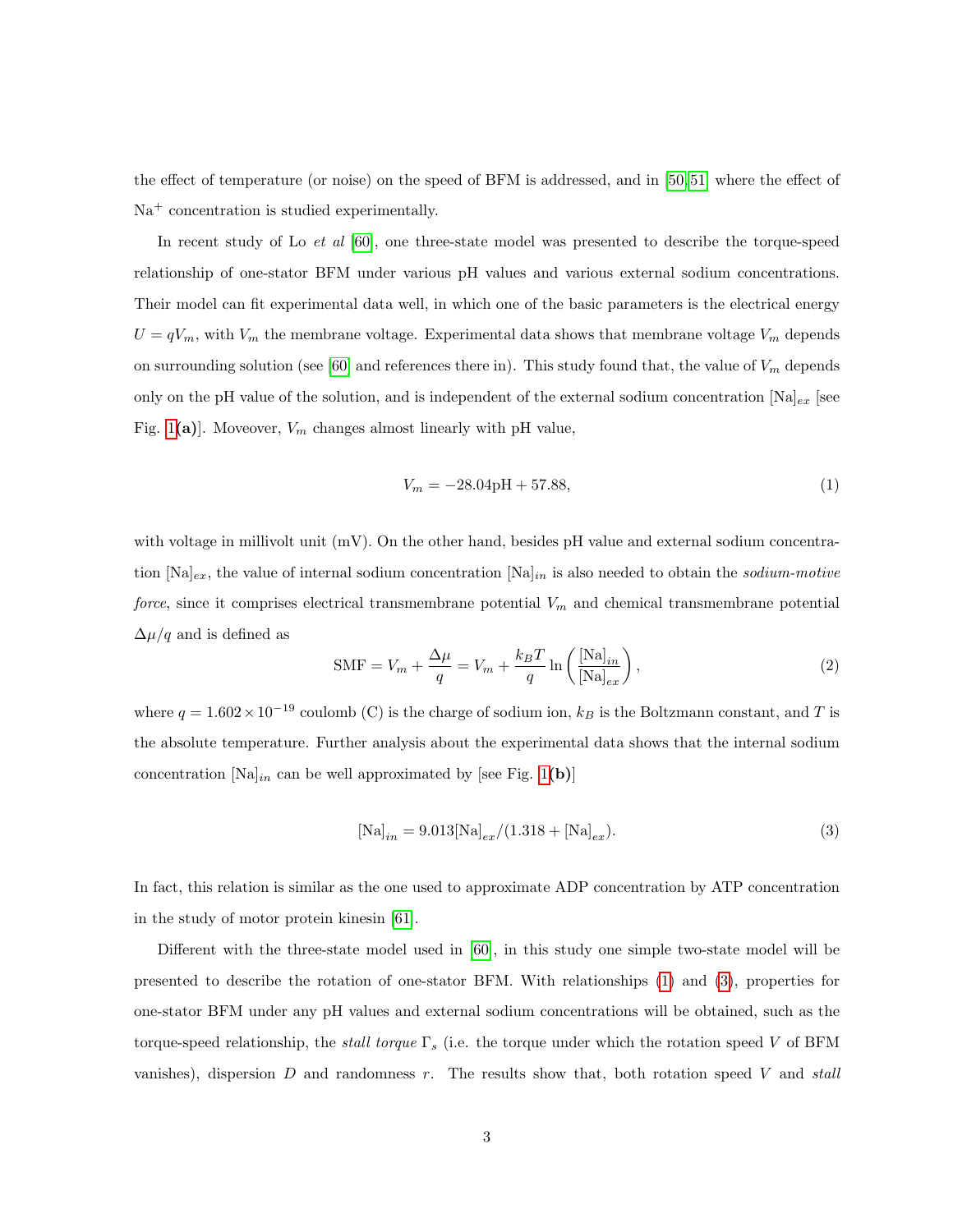torque  $\Gamma_s$  increase with pH value and sodium concentration  $[\text{Na}]_{ex}$ . Under high pH value and sodium concentration  $[Na]_{ex}$ , the rotation of one-stator BFM can be regarded as one Possion process, i.e. process with only one internal state. Meanwhile, in this study properties of BFM with multiple stators will also be discussed.

### Results

In previous studies, four-state model is usually used to describe the rotation of BFM [\[50,](#page-13-6) [53,](#page-13-10) [54\]](#page-13-3). However, such model has 25 free model parameters which makes it difficult to fit corresponding data, and special Monte Carlo search strategy should be given to overcome this difficulty [\[60\]](#page-13-8). For simplicity, and inspired by the corresponding idea used in the modeling of motor proteins [\[61,](#page-13-9) [62\]](#page-13-11), one two-state model is presented in this study. Compared with the four-state model, this two-stator model has only 10 free parameters, which is even less than that of the reduced three-state model as used in [\[60\]](#page-13-8). Moreover, by this two-state model, it is much convenient to do further theoretical analysis to know more biophysical properties about the rotation of BFM. For example, the dispersion D and randomness  $r = 2D/V\varphi$  can be easily obtained. At the same time, by the relationship between membrane voltage  $V_m$  and pH value as given in Eq. [\(1\)](#page-2-0), and the relationship between internal sodium concentration  $[Na]_{in}$  and external sodium concentration  $[Na]_{ex}$  as given in Eq. [\(3\)](#page-2-1), properties of BFM rotation can be obtained for any pH values and any external sodium concentrations (in the recent paper of Lo  $et \ al \ [60]$  $et \ al \ [60]$ , only torque-speed relationships for pH=5, 5.5, 6, 6.5, 7, and external sodium concentration  $[Na]_{ex}=1$  mM, 5 mM, 10 mM, 30 mM, 85 mM are provided, see also Fig. [3\)](#page-18-0). The fitting results given in Fig. [3](#page-18-0) show that, with appropriate parameter values (see TABLE [1\)](#page-15-0), this two-state model can explain experimental data reasonably.

As mentioned previously, using formulations given in Eqs. [\(1\)](#page-2-0) and [\(3\)](#page-2-1), properties of BFM rotation can be obtained for any pH values and any external sodium concentrations  $[Na]_{ex}$ . The plots in Fig. [4](#page-19-0) show that, under any external torques BFM rotation speed  $V$  increases monotonically with pH value and external sodium concentration  $[\text{Na}]_{ex}$ . For high concentration  $[\text{Na}]_{ex}$  and pH values, V increases almost experimentally with pH value. Further calculations indicate that, with the increase of sodium concentration  $[Na]_{ex}$ , the rotation speed V will tend to one limit value. Since for high external concentration  $[Na]_{ex}$ , the internal concentration  $[Na]_{in}$ , and consequently the transition rate  $k_4$ , is almost invariable [see Eq. [\(3\)](#page-2-1)]. So the rotation speed as given in Eq. [\(6\)](#page-7-0) satisfies  $V \to k_3\varphi$ .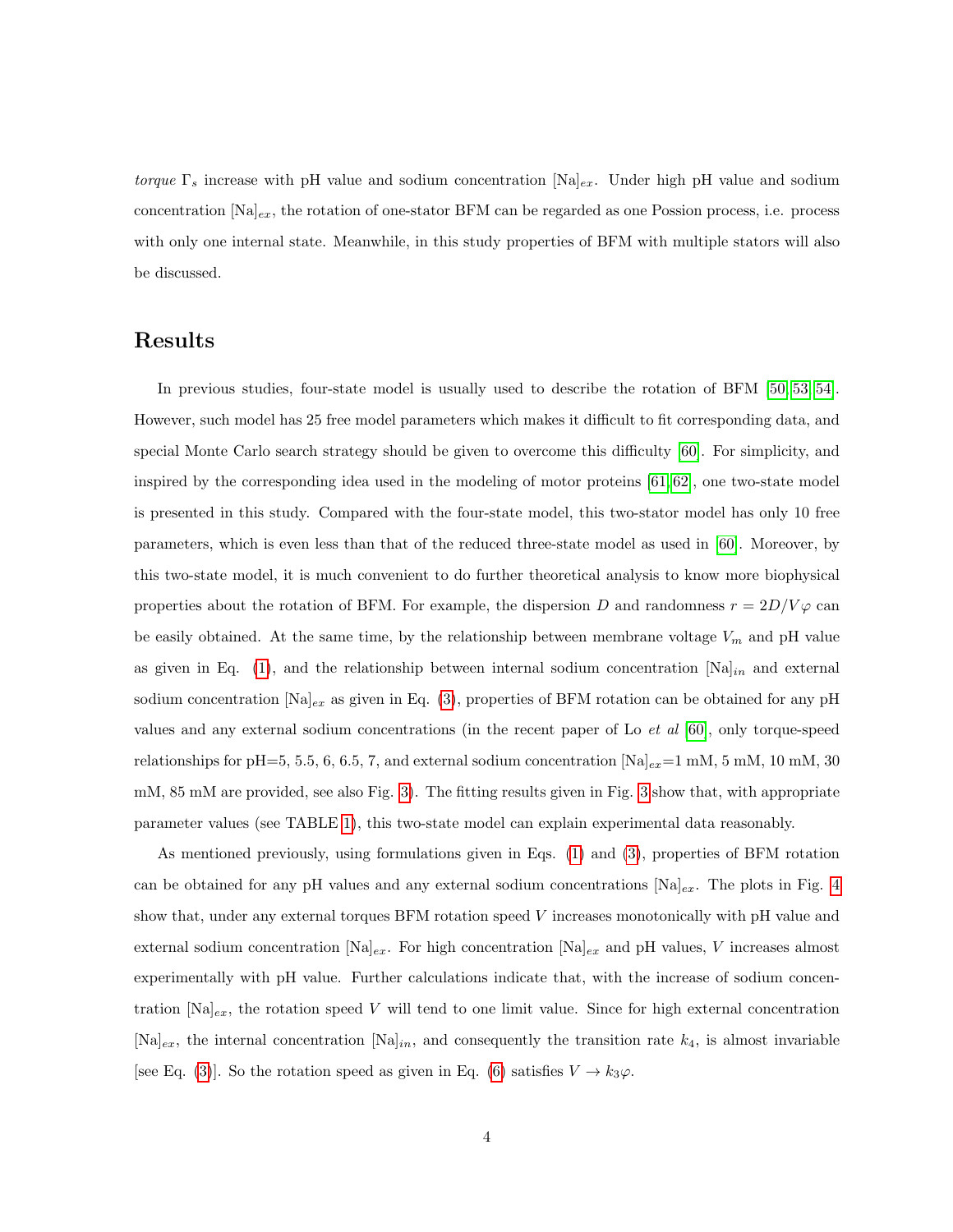The plots in Fig. [5](#page-20-0) show that, the *stall torque*  $\Gamma_s$ , i.e. the torque which satisfies  $V(\Gamma_s) = 0$ , increases linearly with pH value and almost linearly with the logarithm of external sodium concentration  $\ln[\text{Na}]_{ex}$ , see also Eq.  $(7)$ . So concentrations of proton and sodium ion not only have effect on rotation speed V, but also can change the maximum output work  $W_{\text{max}} = \Gamma_s \varphi$  [\[63,](#page-14-0) [64\]](#page-14-1). Further calculations show that other biophysical quantities, such as the maximum output power  $P_{\text{max}} = \max_{\Gamma} \Gamma V(\Gamma)$ , and efficiency at maximum output power  $\eta_{\text{max}} = \Gamma_{\text{max}}/\Gamma_s$ , depend also on pH value and sodium concentration  $[\text{Na}]_{ex}$  [\[65\]](#page-14-2). Where  $\Gamma_{\text{max}}$  is the external torque under which the output power of BFM reaches its maximum  $P_{\text{max}}$ .

Besides rotation speed V and *stall torque*  $\Gamma_s$ , the dispersion D of BFM rotation also increases with pH value and external sodium concentration  $[Na]_{ex}$ , see Fig. [6\(](#page-21-0)a, b). Here dispersion D, also called effective diffusion constant, is defined by  $D = 1/2 \lim_{t \to \infty} d[\langle \theta^2(t) \rangle - \langle \theta(t) \rangle^2]/dt$  [\[61,](#page-13-9) [66,](#page-14-3) [67\]](#page-14-4). However, with the increase of pH value and external sodium concentration  $[\text{Na}]_{ex}$ , the randomness  $r = 2D/V\varphi$ decreases to 1 monotonically. Which means that, under high pH value and high sodium concentration  $[Na]_{ex}$ , the BFM rotation is just one Possion process [\[68\]](#page-14-5). As discussed before, in such cases, the forward transition  $1 \xrightarrow{k_1} 2$  is fast, and the rotation is mainly limited by the forward transition  $2 \xrightarrow{k_3} 1$ , see Fig.  $2(b).$  $2(b).$ 

Since one BFM may include multiple stators, the external torque is then shared by all the working stators. So the *stall torque* of BFM with n stators should be n times of which of the single stator BFM, while the maximum rotation speeds (i.e. speeds without external torque) are the same [\[45,](#page-12-4) [47,](#page-12-6) [60\]](#page-13-8), see Fig. [7.](#page-22-0) However, for a BFM with M stators, the M stators may not work all the time. In other words, some stators may be dissociated from the rotor of BFM. So they are in idle state, or their rotation have no effective contribution to the BFM rotation. Therefore, for multiple stator BFM, the torque-speed relationship may be different from the ones plotted in Fig. [7.](#page-22-0) Actually, the actual rotation speed is slightly lower than that plotted in Fig. [7](#page-22-0) (figures not shown here). In the following, the properties of BFM with multiple stators will be discussed.

Three examples of probability  $p_n$  that there are n stators in working to rotate the BFM are given in Fig. [8\(](#page-23-0)a) for a BFM with total  $M = 8$  stators. Although most of stators are engaged in the rotation of BFM, some may in unbinding state, especially when the external torque is low. The plots in Fig. [8\(](#page-23-0)b) show that the mean binding number  $\langle n \rangle$  of stator increases slightly with the external torque Γ, but is always less than the total stator number  $M$ . This indicates that, the BFM can adjust itself with the external torque, if the torque is low some stators may in idle state to save energy. Meanwhile, the mean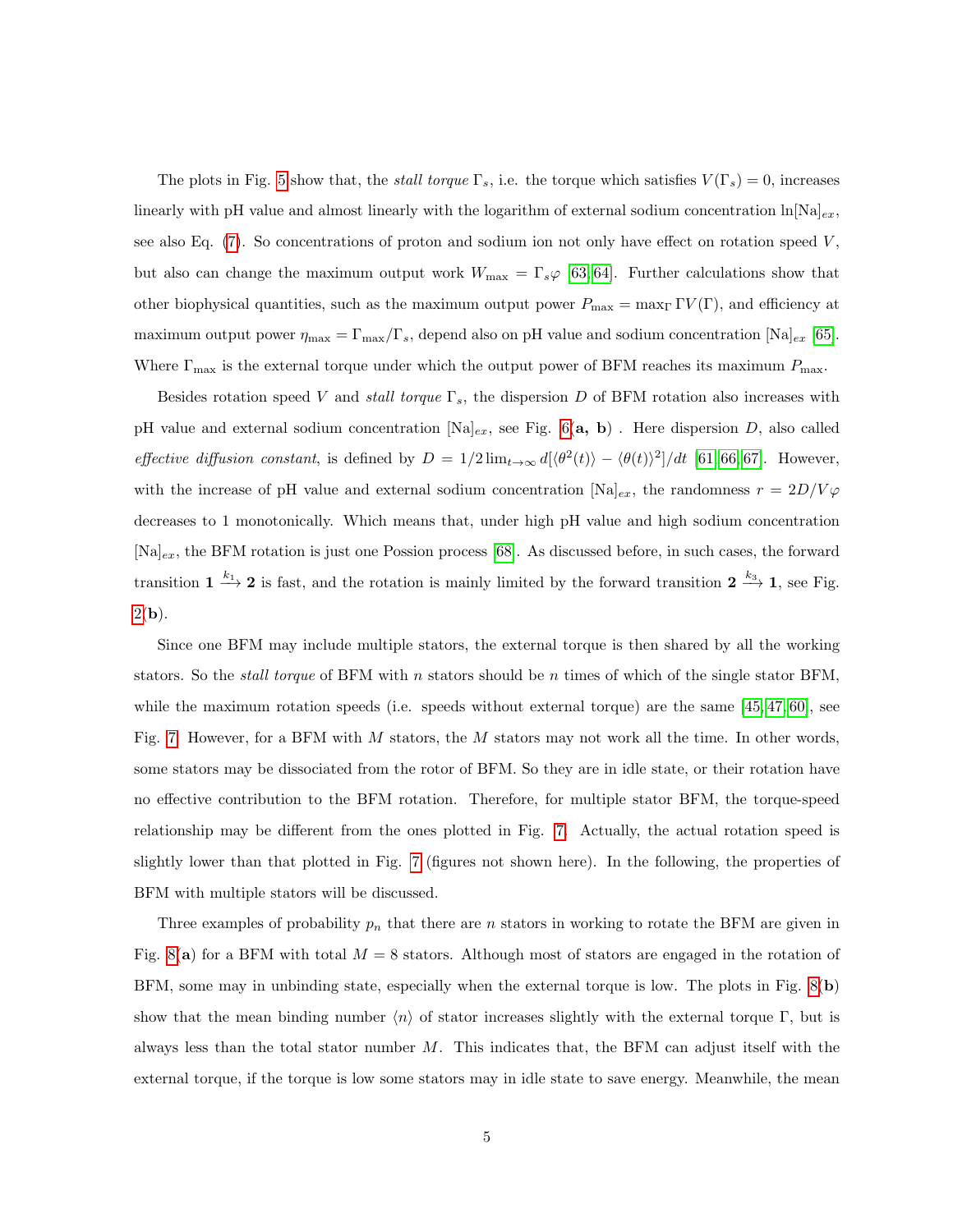binding number  $\langle n \rangle$  increases with sodium concentration  $[Na]_{ex}$  [see Fig. [8\(](#page-23-0)c)]. Since with high sodium concentration  $[\text{Na}]_{ex}$  the transition rates  $k_1, k_4$  are high [see Fig. [2\(](#page-17-0)b) and discussion below Eq. [\(5\)](#page-7-2)], consequently stators are more likely to transfer to the binding state 2. Finally, the mean binding number  $\langle n \rangle$  decreases with the pH value, see Fig. [8\(](#page-23-0)d).

As mentioned before, usually the mean rotation speed  $\overline{V} = \sum_{n=1}^{M} p_n V_n$  of a BFM with M stators is lower than its maximum speed  $V_M$  [the BFM speed provided all the  $M$  stators are bound to the BFM rotor (see Fig. [7](#page-22-0) for  $V_M$ )]. But the plots in Fig. [9\(](#page-24-0) $\mathbf{a}, \mathbf{b}, \mathbf{c}$ ) show that, similar as  $V_M$ , mean rotation speed  $\overline{V}$  also decreases with external torque Γ, and increases with sodium concentration [Na]<sub>ex</sub> and pH value [also experimentally for large  $[\text{Na}]_{ex}$  and pH value, Fig. [4\(](#page-19-0)a)]. This is because  $\overline{V}$  is merely the linear combination of  $V_n$  for  $n = 1, 2, \dots, M$ . As expected, the mean stall torque  $\overline{\Gamma}_s$  increases with sodium concentration  $[Na]_{ex}$  and pH value, and increased almost linearly with the total stator number M.

#### Discussion

In this study, the sodium driven bacterial flagellar motor (BFM) is theoretically analyzed. Based on the previous models used in [\[50,](#page-13-6) [53,](#page-13-10) [54,](#page-13-3) [60\]](#page-13-8) and the idea used in [\[61,](#page-13-9) [62\]](#page-13-11) for modeling description of motor protein kinesin, one simple two-state model is presented. Moreover, according to the experimental data collected in [\[60\]](#page-13-8), relationship between membrane voltage and pH value, and relationship between internal and external sodium concentrations are explicitly given. So, by the two-state model, rotation speed of BFM can be obtained for any pH values and any external sodium concentrations. Meanwhile, in this study other biophysical properties of BFM are also studied, including *stall torque* (the torque under which the BFM rotation speed vanishes), dispersion and randomness. In reality, one BFM may have multiple stators. In this study, the properties of multiple-stator BFM are also addressed. Roughly speaking, the stall torque of a M-stator BFM is about M times of which of a single-stator BFM, and the external torque of BFM are usually shared by all the M stators. But under low torque, low sodium concentration and high pH value, some stators may be disassociated from BFM rotor and in idle state. Using this two-state model, other detailed biophysical properties can also be obtained, such as the maximum power and energy efficiency [\[64,](#page-14-1) [65,](#page-14-2) [69\]](#page-14-6).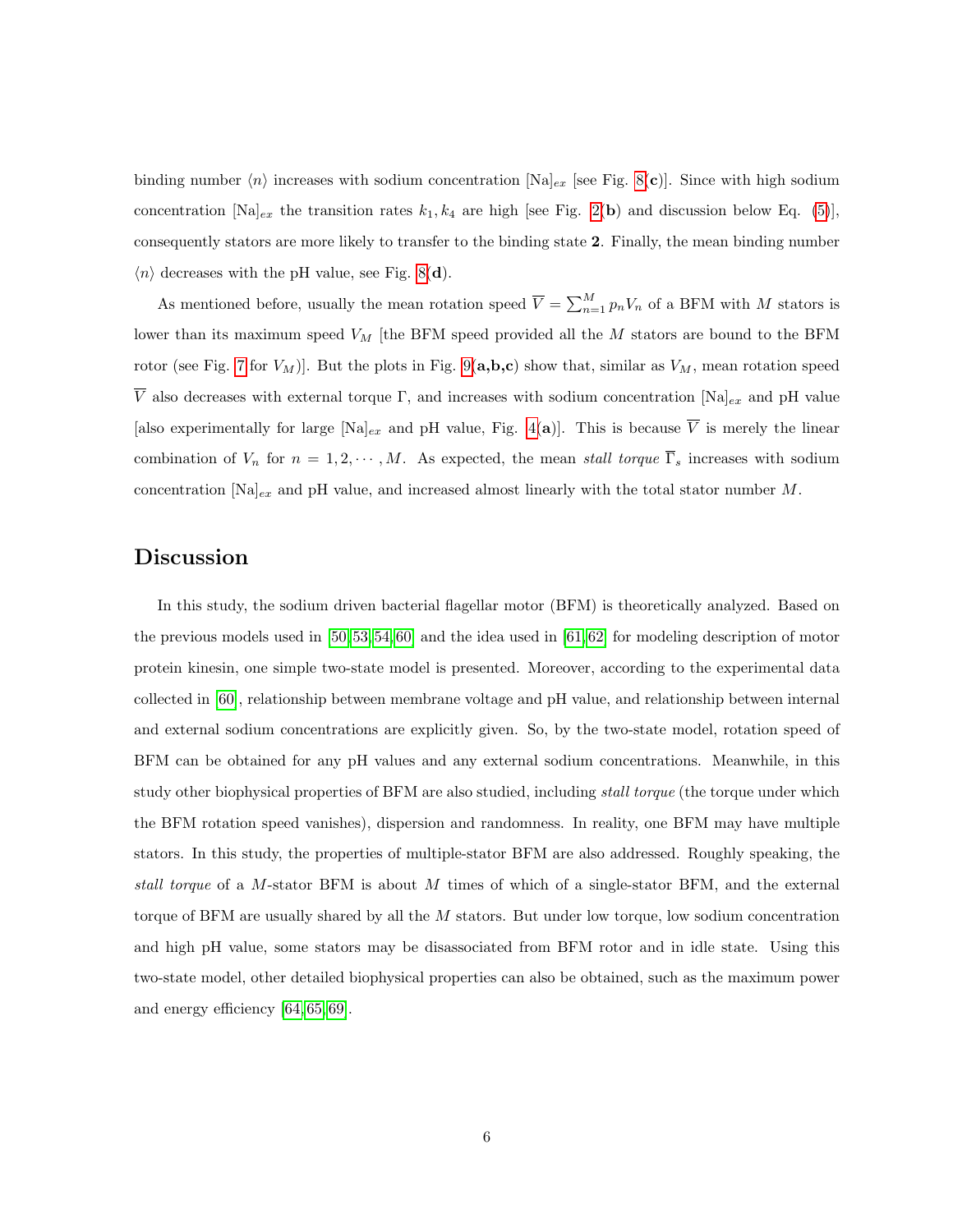### Materials and Methods

#### Two-state kinetic model for one-stator BFM

The two-state model used in this study, which is schematically depicted in Fig.  $2(a)$ , can be regarded as one combination of the three-state model presented in [\[60\]](#page-13-8) for BFM and the two-state model given in [\[61\]](#page-13-9) for motor protein kinesin. In brief, the rotation of stator can be regarded as motion of a particle in one tilted periodic potential  $G(\theta)$  with period  $\varphi = 2\pi/N$ , i.e. periodic rotation with step-size  $\varphi$ . Where N is the number of ions passing through stator per revolution, and as in [\[60\]](#page-13-8),  $N = 37$  is used in this study. The same as in the modeling for motor protein kinesin [\[61\]](#page-13-9), in each period potential  $G(\theta)$  has two minima, corresponding to two transition states of stator when one ion passes through it. Or in other words, the stator has two states in each rotation step (with step-size  $\varphi$ ), denoted by 1 and 2 respectively. Mathematically, the periodic rotation of stator can be simply described by the following Markov process (see also Fig.  $2(b)$ )

$$
\cdots \xrightarrow{k_3} 0 \xrightarrow{k_1} 2 \xrightarrow{k_2} 0 \xrightarrow{k_3} 0 \xrightarrow{k_1} \cdots
$$

During the forward rotation from state 1 to state 2, stator should overcome energy barrier  $\Delta G_1$ , so the transition rate  $k_1 \propto e^{-\Delta G_1/k_B T}$ . Similarly,  $k_i \propto e^{-\Delta G_i/k_B T}$  for  $i = 2, 3, 4$ . Where energy barrier  $\Delta G_i$ depends on external torque Γ. Similar to the method as demonstrated in models of molecular motor and microtubule  $[61, 70, 71]$  $[61, 70, 71]$  $[61, 70, 71]$ , this torque dependence can be approximated as follows

$$
\Delta G_1 = \Delta G_1^0 + \epsilon_1 \Gamma \varphi, \quad \Delta G_2 = \Delta G_2^0 - \epsilon_2 \Gamma \varphi, \quad \Delta G_3 = \Delta G_3^0 + \epsilon_3 \Gamma \varphi, \quad \Delta G_4 = \Delta G_4^0 - \epsilon_4 \Gamma \varphi. \tag{4}
$$

Where  $\Delta G_i^0$  (for  $i = 1, 2, 3, 4$ ) are intrinsic energy barriers, i.e. energy barriers when external torque  $\Gamma$ vanishes. Parameters  $\epsilon_i$  are *load distribution factors* which satisfy normalization condition  $\sum_{i=1}^4 \epsilon_i = 1$ . The electrical energy U released by one ion when passing through stator can be decomposed into two parts,  $U = U_1 + U_2 := (\Delta G_2^0 - \Delta G_1^0) + (\Delta G_4^0 - \Delta G_3^0)$ , with  $U_1$  the energy released during forward transition  $1 \stackrel{k_1}{\longrightarrow} 2$ , and  $U_2$  the energy released during forward transition  $2 \stackrel{k_3}{\longrightarrow} 1$ . Based on the above analysis, in the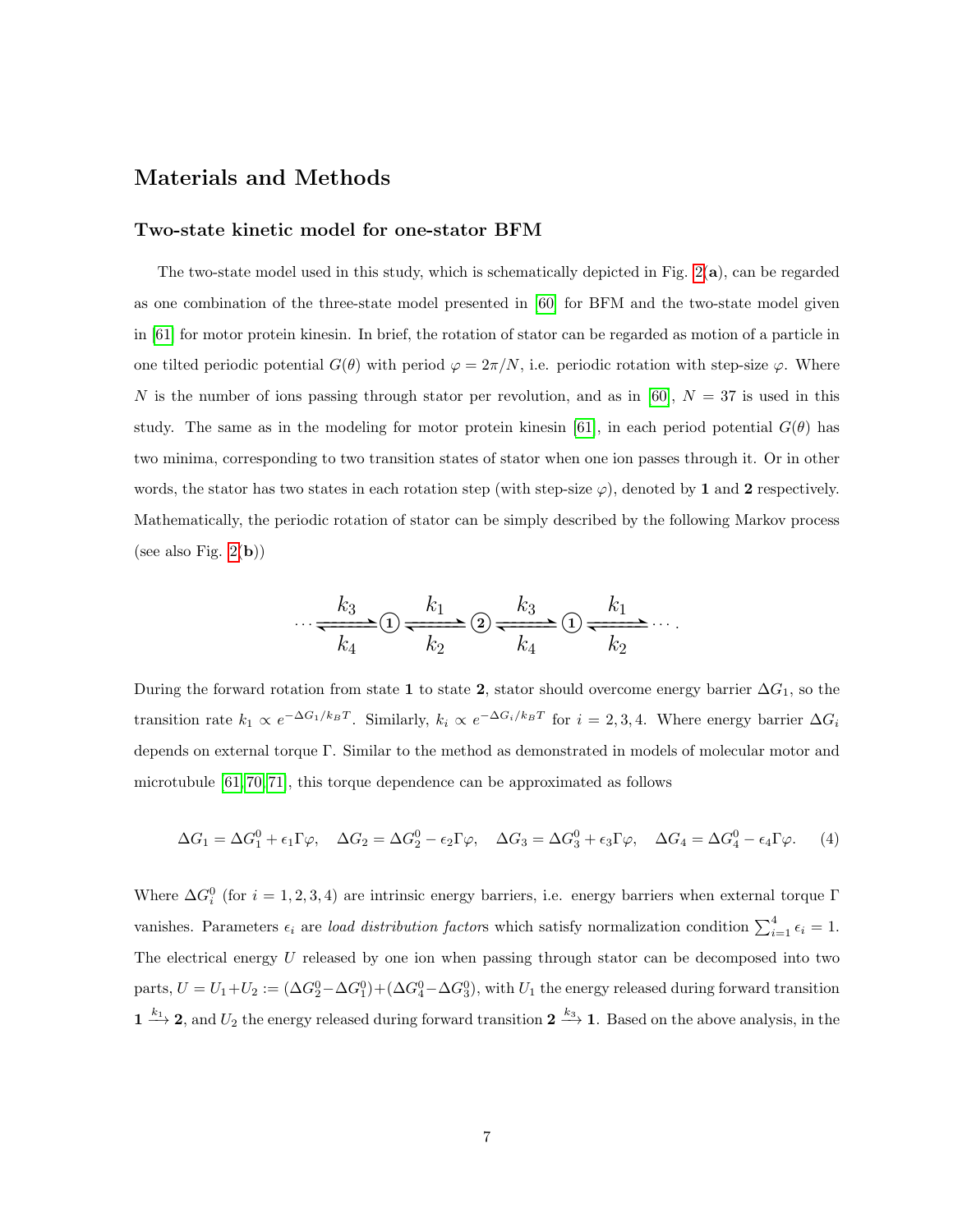two-state kinetic model, transition rates  $k_i$  (see Fig. [2\(](#page-17-0)b)) can be obtained by the following formulations,

<span id="page-7-2"></span>
$$
k_1 = k_1^0 e^{(\epsilon_1' U - \epsilon_1 \Gamma \varphi)/k_B T}, \quad k_2 = k_2^0 e^{(-\epsilon_2' U + \epsilon_2 \Gamma \varphi)/k_B T}, \quad k_3 = k_3^0 e^{(\epsilon_3' U - \epsilon_3 \Gamma \varphi)/k_B T}, \quad k_4 = k_4^0 e^{(-\epsilon_4' U + \epsilon_4 \Gamma \varphi)/k_B T}
$$
\n
$$
(5)
$$

.

Where  $\epsilon'_i$  are also distribution factors which satisfy  $(\epsilon'_1 + \epsilon'_2) = U_1/U$ , and  $(\epsilon'_3 + \epsilon'_4) = U_2/U$ . Energies  $\epsilon'_1U, \epsilon'_3U$  are the parts to accelerate forward transitions  $1 \xrightarrow{k_1} 2$  and  $2 \xrightarrow{k_3} 1$  respectively. While  $\epsilon'_2U, \epsilon'_4U$ are energies to reduce backward transitions  $1 \underset{k_2}{\leftarrow} 2$  and  $2 \underset{k_4}{\leftarrow} 1$  respectively.

Obviously, large electrical energy U and low external torque  $\Gamma$  will result in high forward transition rates  $k_1$  and  $k_3$ , but result in low backward transition rates  $k_2$  and  $k_4$ , and consequently will lead to high rotation speed. Similar as in [\[60\]](#page-13-8), rates  $k_1^0, k_4^0$  depend on external and internal sodium concentrations  $[\text{Na}]_{ex}$  and  $[\text{Na}]_{in}$  respectively. For simplicity, this study assumed that  $k_1^0 = \hat{k}_1^0 [\text{Na}]_{ex}$ , and  $k_4^0 = \hat{k}_4^0 [\text{Na}]_{in}$ [\[61,](#page-13-9) [62\]](#page-13-11). As mentioned previously, electrical energy U can be obtained by  $U = qV_m$ , with membrane voltage  $V_m$  satisfying the formulation in Eq. [\(1\)](#page-2-0).

Given the transition rates  $k_1, k_2, k_3, k_4$  (see Fig. [2\(](#page-17-0)b)), the mean rotation speed V and dispersion D of BFM can be easily obtained (see [\[63,](#page-14-0) [66,](#page-14-3) [67\]](#page-14-4))

<span id="page-7-0"></span>
$$
V = \frac{(k_1k_3 - k_2k_4)\varphi}{k_1 + k_2 + k_3 + k_4}, \quad D = \frac{\frac{1}{2}(k_1k_3 + k_2k_4)\varphi^2 - V^2}{k_1 + k_2 + k_3 + k_4}.
$$
 (6)

From the above formulation of rotation speed V, the stall torque  $\Gamma_s$ , i.e. the torque under which the rotation speed V vanishes, can be obtained ad follows,

<span id="page-7-1"></span>
$$
\Gamma_s = \frac{U}{\varphi} + \frac{k_B T}{\varphi} \ln \left( \frac{k_1^0 k_3^0}{k_2^0 k_4^0} \right) = \frac{NqV_m}{2\pi} + \frac{Nk_B T}{2\pi} \ln \left[ \frac{(1.318 + [Na]_{ex})\hat{k}_1^0 k_3^0}{9.013 k_2^0 \hat{k}_4^0} \right].
$$
 (7)

Meanwhile, the randomness of BFM rotation can be obtained by  $r = 2D/V\varphi$ . By fitting to data about the torque-speed relationship presented in [\[60\]](#page-13-8), the model parameters used in this study are listed in TABLE [1.](#page-15-0)

#### Analysis for multiple-stator BFM

Generally, one BFM may include multiple stators. Let  $\lambda_k(\Gamma)$ ,  $\mu_k(\Gamma)$  be the binding and unbinding rates of stators to and from BFM rotor, provided that there are k binding stators. One can easily get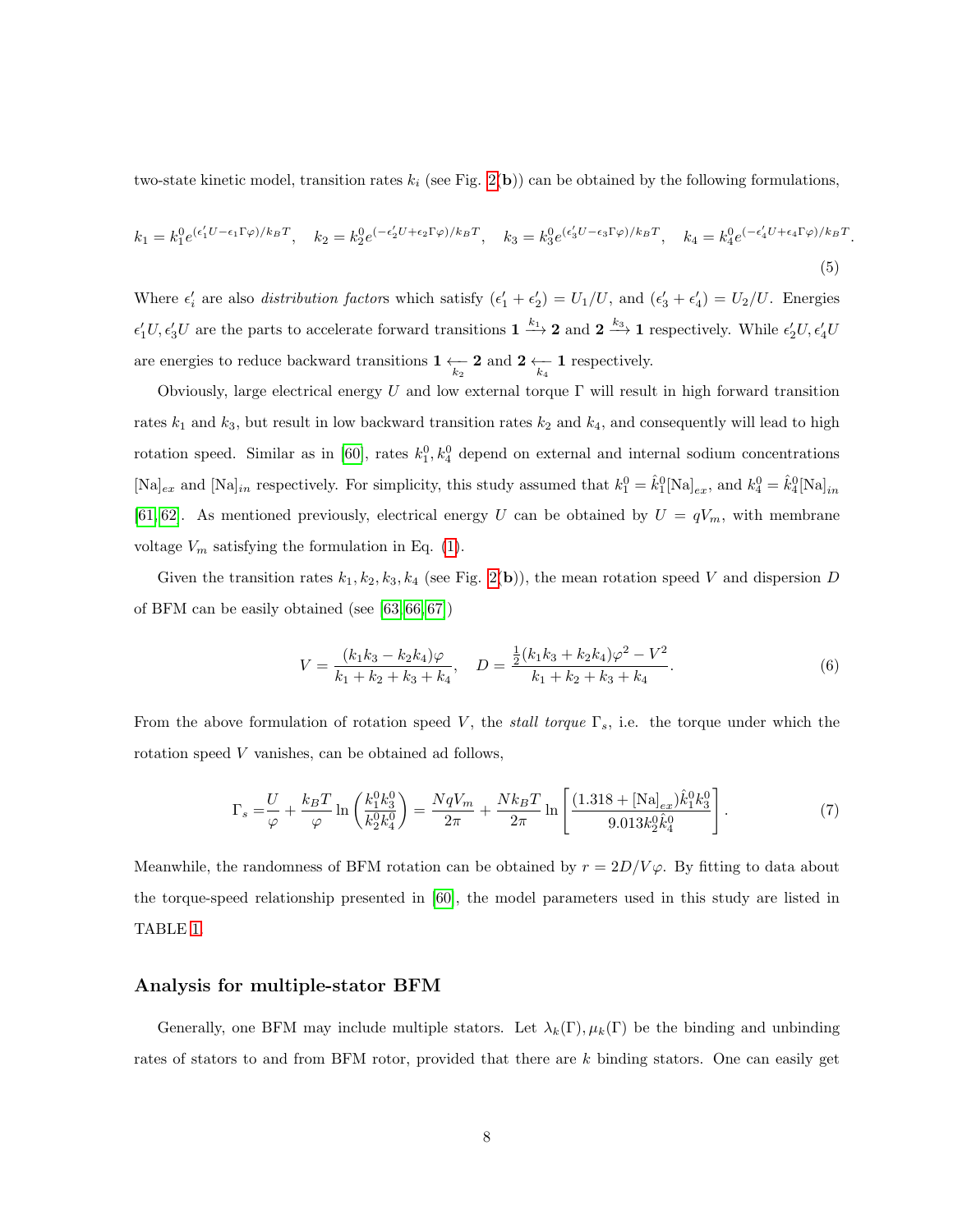the the following equations

$$
\frac{dp_0}{dt} = \mu_1(\Gamma)p_1 - n\lambda_0(\Gamma)p_0,
$$
\n
$$
\frac{dp_n}{dt} = [(M - n + 1)\lambda_{n-1}(\Gamma)p_{n-1} + (n + 1)\mu_{n+1}(\Gamma)p_{n+1}] - [(M - n)\lambda_n(\Gamma) + n\mu_n(\Gamma)]p_n, \text{ for } 1 \le n \le M - 1,
$$
\n
$$
\frac{dp_M}{dt} = \lambda_{M-1}(\Gamma)p_{M-1} - M\mu_M(\Gamma)p_M.
$$
\n(8)

Where  $p_n$  is the probability that BFM rotor is bound by n stators, M is the total number of stators, and

<span id="page-8-0"></span>
$$
\lambda_n(\Gamma) = k_1(\Gamma/(n+1)) + k_4(\Gamma/(n+1)), \quad \mu_n(\Gamma) = k_2(\Gamma/n) + k_3(\Gamma/n). \tag{9}
$$

Here, binding/unbinding of one stator to/from BFM rotor means that this stator will/won't be engaged in BFM rotation. This study assumes that all binding stators share external torque  $\Gamma$  equally (see Eq. [\(9\)](#page-8-0)), which is similar as the one used for describing cargo motion in cells by multiple motor proteins [\[72–](#page-14-9)[74\]](#page-14-10). The expressions given in Eq. [\(9\)](#page-8-0) based on the assumption that, one stator in state 2 means it is bound to the BFM rotor, and conversely one stator in state 1 means it is unbound from the BFM rotor.

At steady state, one can show that [\[66,](#page-14-3) [70\]](#page-14-7)

$$
p_n = \left[\prod_{i=1}^n \left(\frac{u_{i-1}}{w_i}\right)\right] p_0, \quad \text{for } 1 \le n \le M,
$$
\n
$$
(10)
$$

where  $u_n = (M - n)\lambda_n$ ,  $w_n = n\mu_n$ , and  $p_0$  can be obtained by the normalization condition,

$$
p_0 = \frac{1}{1 + \sum_{n=1}^{M} \left[ \prod_{i=1}^{n} \left( \frac{u_{i-1}}{w_i} \right) \right]}.
$$
\n(11)

From probability  $p_n$ , the mean binding number of stator can be obtained by  $\langle n \rangle = \sum_{k=1}^{M} np_n$ , and the mean rotation speed of BFM can be obtained by  $\overline{V} = \sum_{k=1}^{M} p_n V_n$ , where  $V_n$  is the rotation speed if there are n stators which are bound to the BFM rotor. The mean *stall torque*  $\overline{\Gamma}_s$  is obtained by  $\overline{V}(\overline{\Gamma}_s) = 0$ .

### Acknowledgments

This study was supported by the Natural Science Foundation of China (Grant No. 11271083), and the National Basic Research Program of China (National "973" program, project No. 2011CBA00804).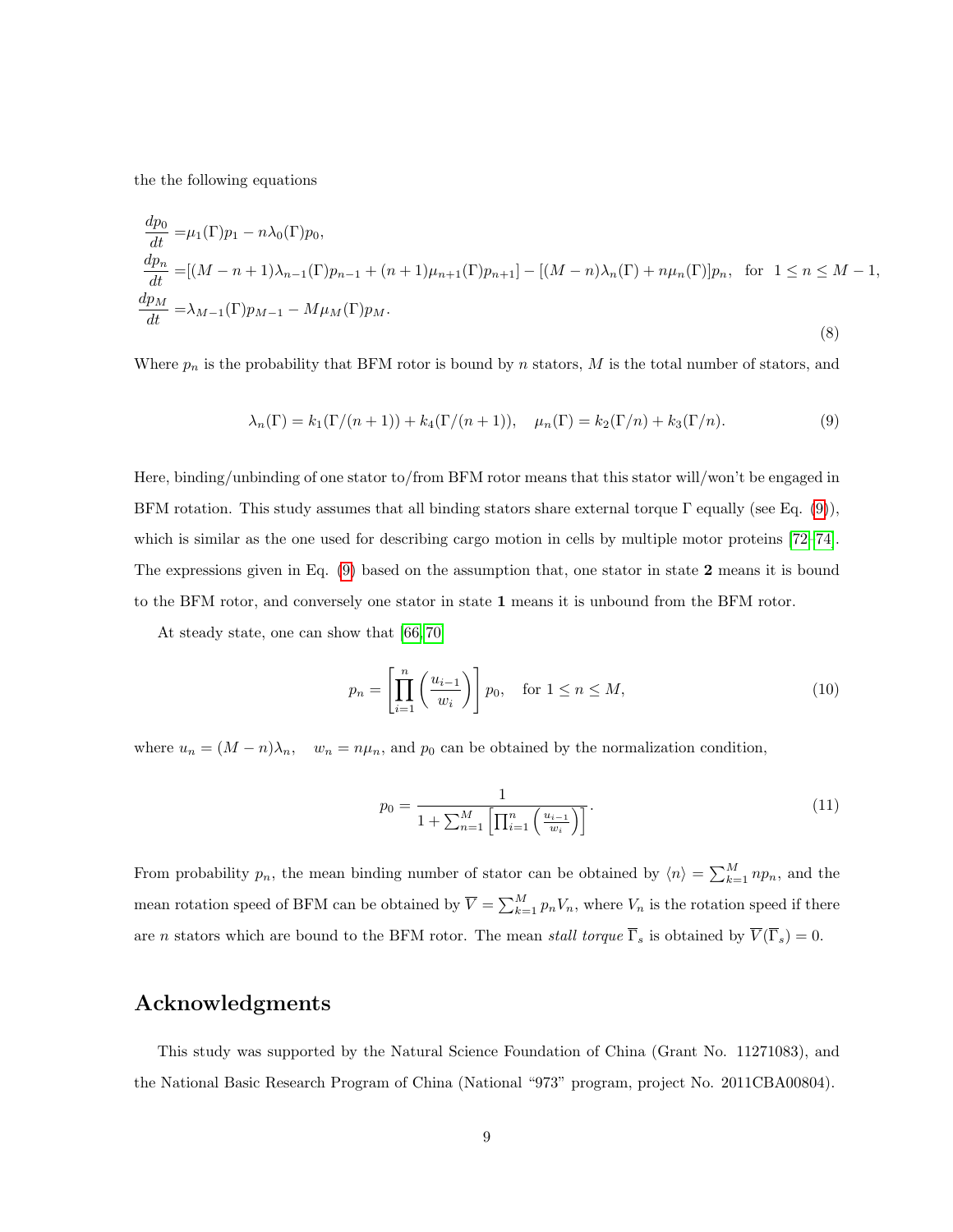#### <span id="page-9-0"></span>References

- 1. Hille B (2001) Ionic Channels of Excitable Membranes. 3rd ed. (Sinauer Associates, Sunderland, MA).
- 2. Bray D (2001) Cell movements: from molecules to motility, 2nd Edn. Garland, New York.
- 3. Howard J (2001) Mechanics of Motor Proteins and the Cytoskeleton. Sinauer Associates and Sunderland, MA.
- <span id="page-9-1"></span>4. Schliwa M (2003) Molecular Motors. Wiley-Vch, Weinheim.
- <span id="page-9-2"></span>5. Shultis DD, Purdy MD, Banchs CN, Wiener MC (2006) Outer membrane active transport: Structure of the BtuB:TonB complex. Science 312: 1396-1399.
- <span id="page-9-7"></span>6. Sowa Y, Berry RM (2008) Bacterial flagellar motor. Q Rev Biophys 41: 103-132.
- 7. Okuno D, Iino R, Noji H (2008) Rotation and structure of  $F_0F_1$ -ATP synthase. J Biochem 149: 655-664.
- <span id="page-9-3"></span>8. Mitchell P (2011) Chemiosmotic coupling in oxidative and photosynthetic phosphorylation. Bio Rev 41:445-501 (1966). reprinted: BBA-Bioenergetics 1807: 1507-1538.
- <span id="page-9-4"></span>9. Yasuda R, Noji H, Kinosita K, Yoshida M (1998) F<sub>1</sub>-ATPase is a highly efficient molecular motor that rotates with discrete 120° steps. Journal of Bioenergetics and Biomembranes 93: 1117-1124.
- 10. Oster G, Wang H (2000) Energy transduction in the F<sup>1</sup> motor of ATP synthase. Nature 32: 459-469.
- 11. Kinosita K, HNoji, KAdachi, Yasuda R (2000) A rotary molecular motor that can work at near 100% efficiency. Phil Trans R Soc B 355: 473-489.
- <span id="page-9-5"></span>12. Toyabe S, Watanabe-Nakayama T, Okamoto T, Kudo S, Muneyuki E (2011) Thermodynamic efficiency and mechanochemical coupling of  $F_1$ -ATPase. Proc Natl Acad Sci USA 108: 17951-17956.
- <span id="page-9-6"></span>13. Mukherjee S, Warshel A (2011) Electrostatic origin of the mechanochemical rotary mechanism and the catalytic dwell of  $F_1$ -ATPase. Proc Natl Acad Sci USA 108: 20550-20555.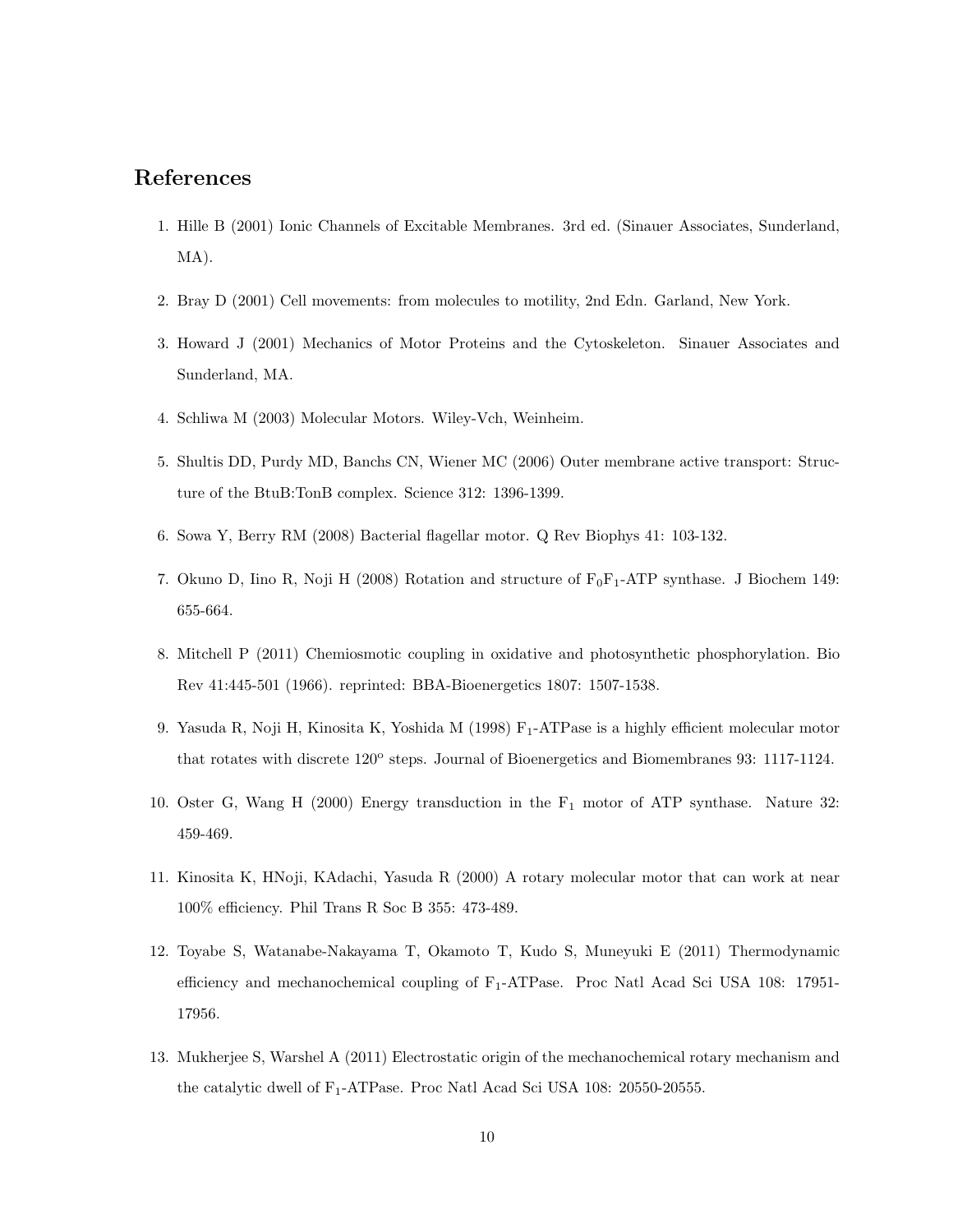- <span id="page-10-0"></span>14. Mukherjee S, Warshel A (2012) Realistic simulations of the coupling between the protomotive force and the mechanical rotation of the  $\rm F_0\text{-}ATPase.$  Proc Natl Acad Sci USA 109: 14876-14881.
- <span id="page-10-1"></span>15. Adachi K, Oiwa K, Nishizaka T, Furuike S, Noji H, et al. (2007) Coupling of rotation and catalysis in F1-ATPase revealed by single-molecule imaging and manipulation. Cell 130: 309-321.
- <span id="page-10-2"></span>16. Davies KM, Anselmi C, Wittig I, Faraldo-Gómez JD, Kühlbrandt W (2012) Structure of the yeast  $F_1F_0$ -ATP synthase dimer and its role in shaping the mitochondrial cristae. Proc Natl Acad Sci USA 109: 13602-13607.
- <span id="page-10-3"></span>17. Bouvrais H, Cornelius F, Ipsen JH, Mouritsen OG (2012) Intrinsic reaction-cycle time scale of  $\mathrm{Na^+, K^+}\text{-ATPase}\$  manifests itself in the lipidcprotein interactions of nonequilibrium membranes. Proc Natl Acad Sci USA 109: 18442-18446.
- <span id="page-10-4"></span>18. Xing J, Wang H, von Ballmoos C, Dimroth P, Oster G (2004) Torque generation by the  $F<sub>o</sub>$  motor of the Sodium ATPase. Biophys J 87: 2148-2163.
- 19. Diez M, Zimmermann B, Börsch M, König M, Schweinberger E, et al. (2004) Proton-powered subunit rotation in single membrane-bound  $F_0F_1$ -ATP synthase. Nature Structural & Molecular Biology 11: 135-141.
- 20. Berry RM (2005) ATP synthesis: The world's smallest wind-up toy. Current Biology 15: R386.
- 21. Sielaff H, Rennekamp H, Wächter A, Xie H, Hilbers F, et al. (2008) Domain compliance and elastic power transmission in rotary  $F_0F_1$ -ATP. Proc Natl Acad Sci USA 105: 17760-17765.
- 22. Junge W, Sielaff H, Engelbrecht S (2009) Torque generation and elastic power transmission in the rotary  $F_0F_1$ -ATPase. Nature 459: 364-370.
- 23. Hayashi K, Ueno H, Iino R, Noji H (2010) Fluctuation theorem applied to  $F_1$ -ATPase. Phys Rev Lett 104: 218103.
- 24. Toyabe S, Okamoto T, Watanabe-Nakayama T, Taketani H, Kudo S, et al. (2010) Nonequilibrium energetics of a single  $F_1$ -ATPase molecule. Phys Rev Lett 104: 198103.
- 25. Shimo-Kon R, Muneyuki E, Sakai H, Adachi K, Yoshida M, et al. (2010) Chemo-mechanical coupling in F1-ATPase revealed by catalytic site occupancy during catalysis. Biophys J 98: 1227-1236.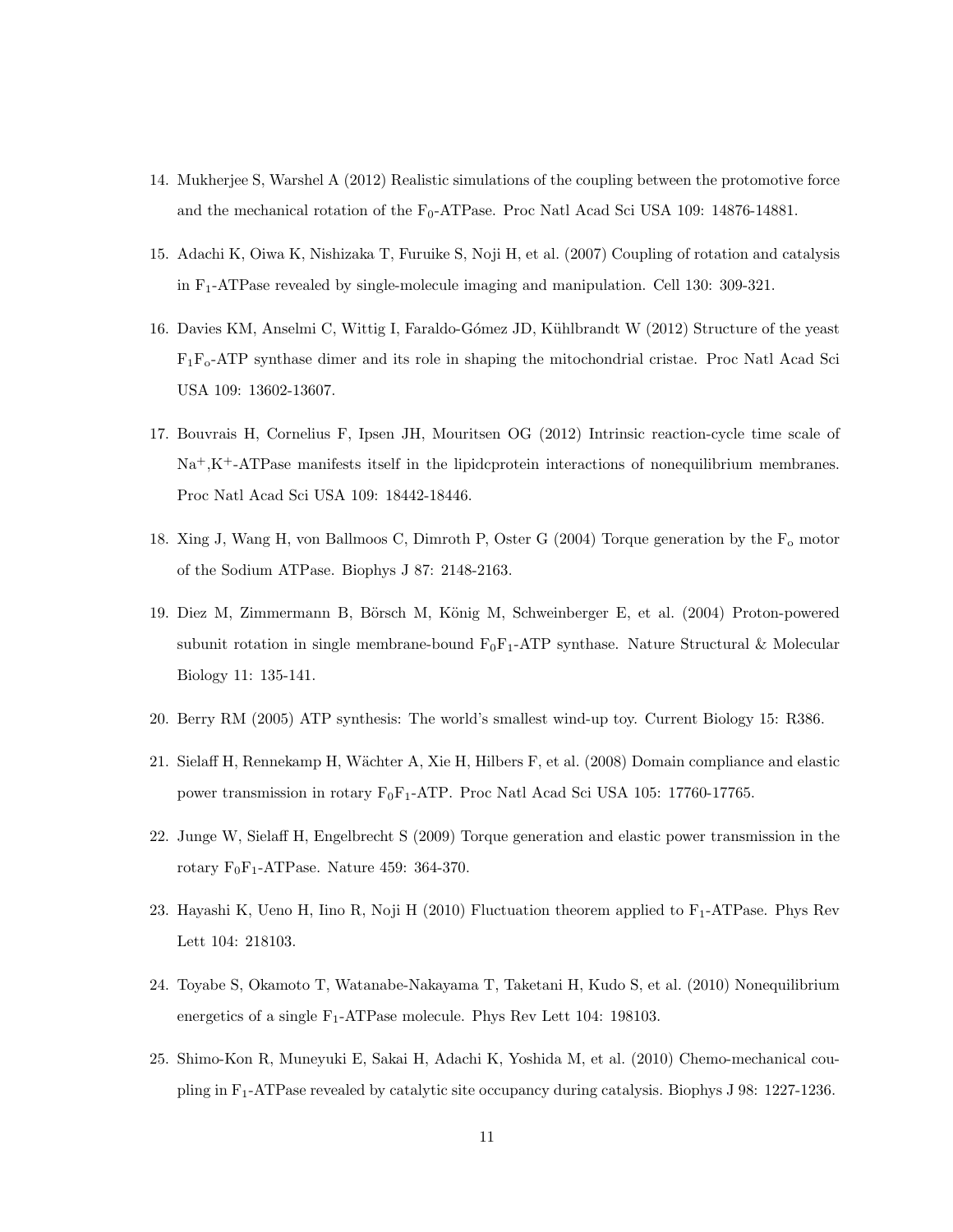- 26. Little MA, Steel BC, Bai F, Sowa Y, Bilyard T, et al. (2011) Steps and bumps: Precision extraction of discrete states of molecular machines. Biophys J 101: 477-485.
- 27. Goldstein BN, Aksirov AM, Zakrjevskaya DT (2011) A model of stepping kinetics for rotary enzymes. application to the  $F_1$ -ATPase. BioSystems 104: 9-13.
- 28. Kohori A, Chiwata R, Hossain MD, Furuike S, Shiroguchi K, et al. (2011) Torque generation in  $F_1$ -ATPase devoid of the entire amino-terminal helix of the rotor that fills half of the stator orifice. Biophys J 101: 188-195.
- 29. Sugawa M, Okada KA, Masaike T, Nishizaka T (2011) A change in the radius of rotation of F1-ATPase indicates a tilting motion of the central shaft. Biophys J 101: 2201-2206.
- 30. Iino R, Noji H (2012) Rotary catalysis of the stator ring of  $F_1$ -ATPase. Biochimica et Biophysica Acta 1817: 1732-1739.
- 31. Tanigawara M, Tabata KV, Ito Y, Ito J, Watanabe R, et al. (2012) Role of the delseed loop in torque transmission of  $F_1$ -ATPase. Biophys J 103: 970-978.
- <span id="page-11-0"></span>32. Okazaki K, Hummer G  $(2013)$  Phosphate release coupled to rotary motion of  $F_1$ -ATPase. Proc Natl Acad Sci USA .
- <span id="page-11-1"></span>33. Choua T (1999) Kinetics and thermodynamics across single-file pores: Solute permeability and rectified osmosis. The Journal of Chemical Physics 110: 606-615.
- 34. Berezhkovskii AM, Pustovoit MA, Bezrukov SM (2002) Channel-facilitated membrane transport: Transit probability and interaction with the channel. The Journal of Chemical Physics 116: 9952- 9956.
- 35. Berezhkovskii AM, Pustovoit MA, Bezrukov SM (2003) Channel-facilitated membrane transport: Average lifetimes in the channel. The Journal of Chemical Physics 119: 3943-3951.
- 36. Berezhkovskii AM, Bezrukov SM (2005) Channel-facilitated membrane transport: Constructive role of particle attraction to the channel pore. Chemical Physics 319: 342-349.
- 37. Berezhkovskii AM, Bezrukov SM (2005) Optimizing transport of metabolites through large channels: Molecular sieves with and without binding. Biophysical Journal: Biophysical Letters 88: L17-L19.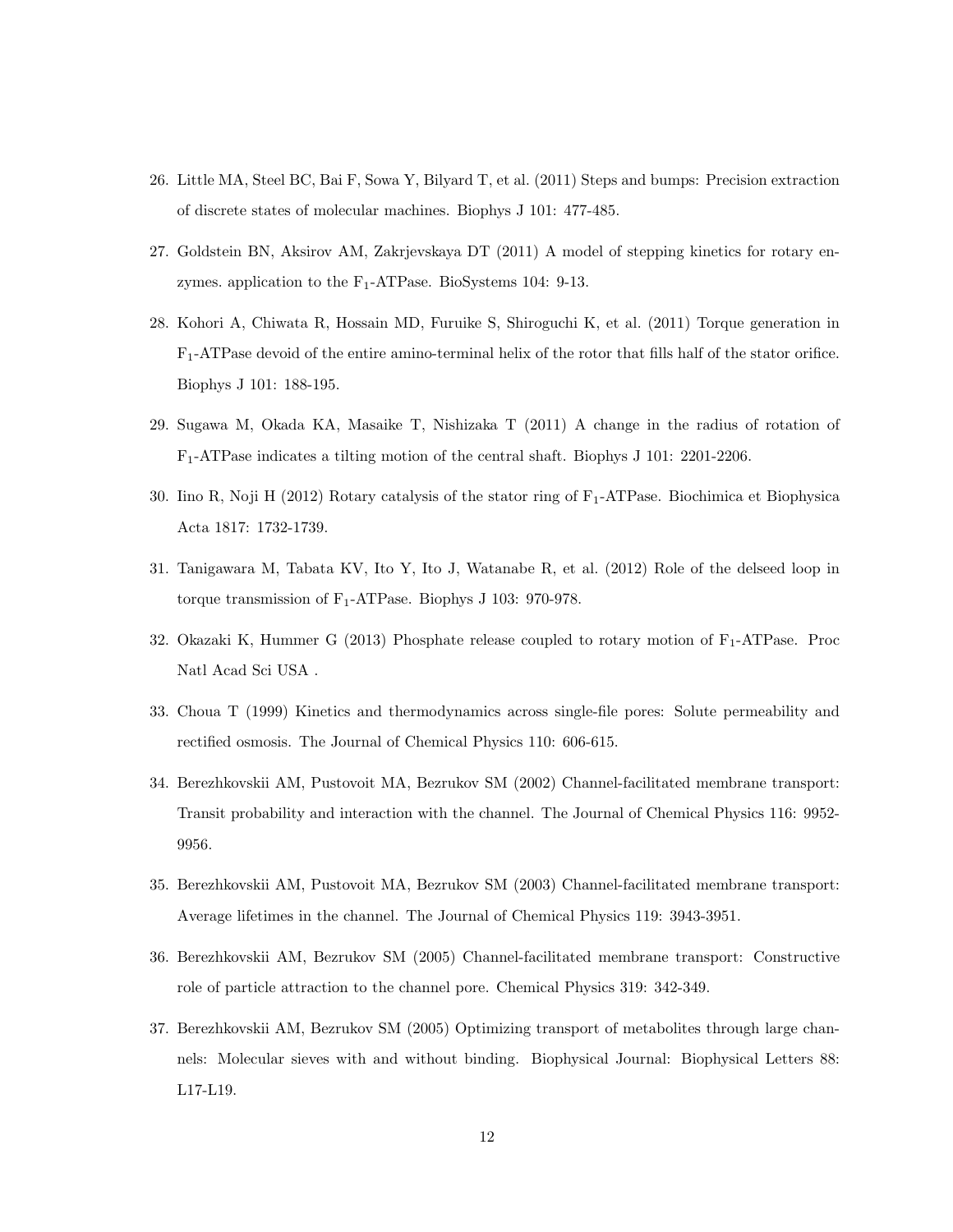- 38. Bezrukov SM, Berezhkovskii AM, Szabo A (2007) Diffusion model of solute dynamics in a membrane channel: Mapping onto the two-site model and optimizing the flux. The Journal of Chemical Physics 127: 115101.
- 39. Kolomeisky AB (2007) Channel-facilitated molecular transport across membranes: Attraction, repulsion, and asymmetry. Phys Rev Lett 98: 048105.
- 40. Kolomeisky AB, Kotsev S (2008) Effect of interactions on molecular fluxes and fluctuations in the transport across membrane channels. The Journal of Chemical Physics 128: 085101.
- <span id="page-12-0"></span>41. Zilman A (2009) Effects of multiple occupancy and interparticle interactions on selective transport through narrow channels: Theory versus experiment. Biophysical Journal 96: 1235-1248.
- <span id="page-12-1"></span>42. Stock D, Namba K, Lee LK (2012) Nanorotors and self-assembling macromolecular machines: The torque ring of the bacterial flagellar motor. Current Opinion in Biotechnology 23: 545-554.
- <span id="page-12-3"></span><span id="page-12-2"></span>43. Berg HC (2003) The rotary motor of bacterial flagella. Annu Rev Biochem 72: 19-54.
- 44. Thomas DR, Francis NR, Xu C, DeRosier DJ (2006) The three-dimensional structure of the flagellar rotor from a clockwise-locked mutant of salmonella enterica serovar typhimurium. J Bacteriol 188: 7039-7048.
- <span id="page-12-4"></span>45. Meacci G, Tu Y (2009) Dynamics of the bacterial flagellar motor with multiple stators. Proc Natl Acad Sci USA 106: 3746.
- <span id="page-12-5"></span>46. Bai F, Minamino T, Wu Z, Namba K, Xing J (2012) Coupling between switching regulation and torque generation in bacterial flagellar motor. Phys Rev Lett 108: 178105.
- <span id="page-12-6"></span>47. Ryu WS, Berry RM, Berg HC (2000) Torque-generating units of the flagellar motor of *escherichia* coli have a high duty ratio. Nature 403: 444.
- <span id="page-12-7"></span>48. Chen X, Berg HC (2000) Torque-speed relationship of the flagellar rotary motor of escherichia coli. Biophys J 78: 1036-1041.
- <span id="page-12-8"></span>49. Gabel C, Berg HC (2003) The speed of the flagellar rotary motor of escherichia coli varies linearly with protonmotive force. Proc Natl Acad Sci USA 100: 8748-8751.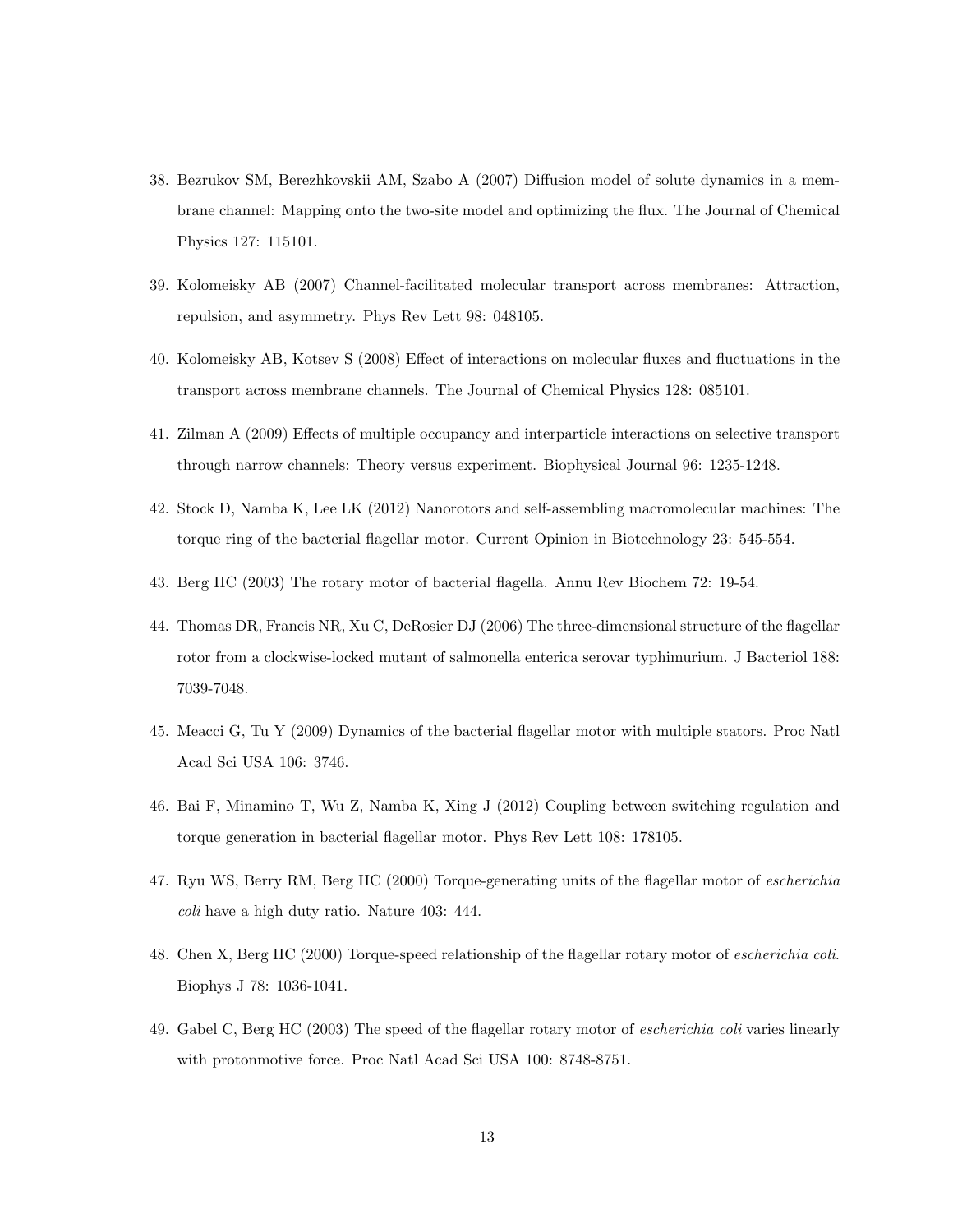- <span id="page-13-6"></span>50. Sowa Y, Hotta H, Homma M, Ishijima A (2003) Torque-speed relationship of the Na+-driven flagellar motor of vibrio alginolyticus. J Mol Biol 327: 1043-1051.
- <span id="page-13-7"></span>51. Asai Y, Yakushi T, Kawagishi I, Homma M (2003) Ion-coupling determinants of Na+-driven and h <sup>+</sup>-driven flagellar motors. J Mol Biol 327: 453-463.
- 52. Yuan J, Berg HC (2008) Resurrection of the flagellar rotary motor near zero load. Proc Natl Acad Sci USA 105: 1182-1185.
- <span id="page-13-10"></span>53. Inoue Y, Lo CJ, Fukuoka H, Takahashi H, Sowa Y, et al. (2008) Torque-speed relationships of Na<sup>+</sup>-driven chimeric flagellar motors in escherichia coli. J Mol Biol 376: 1251-1259.
- <span id="page-13-3"></span>54. Nakamura S, Kami-ike N, Yokota JP, Minamino K, Namba K (2009) Effect of intracellular ph on the torque-speed relationship of bacterial proton-driven flagellar motor. J Mol Biol 386: 332-338.
- <span id="page-13-0"></span>55. Yuan J, Fahrner KA, Turner L, Berg HC (2010) Asymmetry in the clockwise and counterclockwise rotation of the bacterial flagellar motor. Proc Natl Acad Sci USA 107: 12846-12849.
- <span id="page-13-5"></span><span id="page-13-1"></span>56. Schmitt R (2003) Helix rotation model of the flagellar rotary motor. Biophys J 85: 843-852.
- 57. Xing J, Bai F, Berry R, Oster G (2006) Torque-speed relationship of the bacterial flagellar motor. Proc Natl Acad Sci USA 103: 1260-1265.
- <span id="page-13-4"></span>58. Mora T, Yu H, Wingreen NS (2009) Modeling torque versus speed, shot noise, and rotational diffusion of the bacterial flagellar motor. Phys Rev Lett 103: 248102.
- <span id="page-13-2"></span>59. Bai F, Lo CJ, Berry RM, Xing J (2009) Model studies of the dynamics of bacterial flagellar motors. Biophys J 96: 3154-3167.
- <span id="page-13-8"></span>60. Lo CJ, Sowa Y, Pilizota T, Berry RM (2013) Mechanism and kinetics of a sodium-driven bacterial flagellar motor. Proc Natl Acad Sci USA .
- <span id="page-13-9"></span>61. Fisher ME, Kolomeisky AB (2001) Simple mechanochemistry describes the dynamics of kinesin molecules. Proc Natl Acad Sci USA 98: 7748-7753.
- <span id="page-13-11"></span>62. Kolomeisky AB, Fisher ME (2007) Molecular motors: A theorist's perspective. Ann Rev Phys Chem 58: 675-695.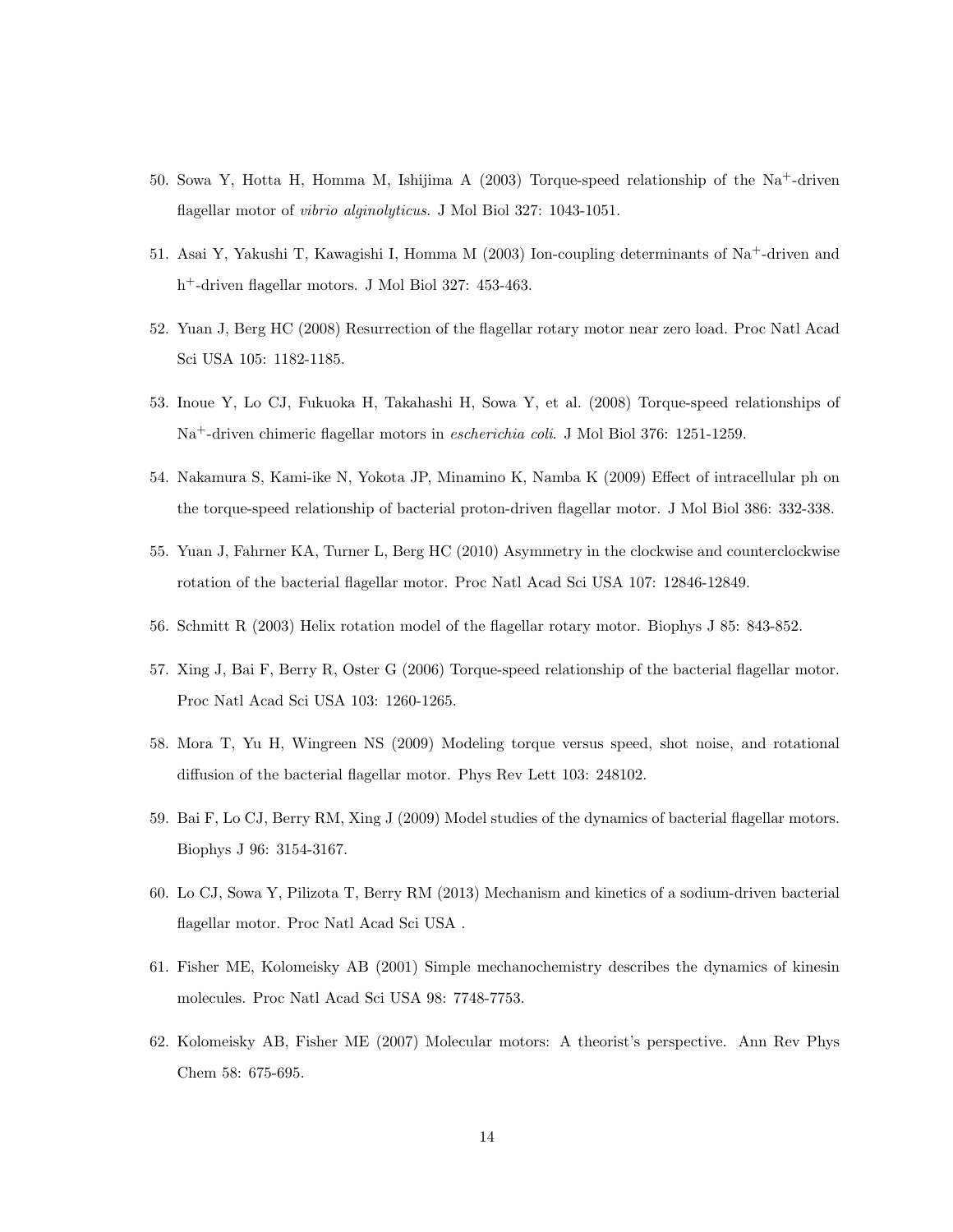- <span id="page-14-0"></span>63. Fisher ME, Kolomeisky AB (1999) Molecular motors and the forces they exert. Physica A 274: 241-266.
- <span id="page-14-1"></span>64. Toyabea S, Watanabe-Nakayamab T, Okamotoa T, Kudoc S, Muneyukia E (2011) Thermodynamic efficiency and mechanochemical coupling of f<sub>1</sub>-ATPase. Proc Natl Acad Sci USA 108: 17951-17956.
- <span id="page-14-2"></span>65. Meng X, Yu M, Zhang Y (2013) The load dependence of the physical properties of a molecular motor. J Phys: Condens Matter 25: 374102.
- <span id="page-14-3"></span>66. Derrida B (1983) Velocity and diffusion constant of a periodic one-dimensional hopping model. J Stat Phys 31: 433-450.
- <span id="page-14-4"></span>67. Zhang Y (2009) Derivation of diffusion coefficient of a brownian particle in tilted periodic potential from the coordinate moments. Physics Letters A 373: 2629-2633.
- <span id="page-14-5"></span>68. Visscher K, Schnitzer MJ, Block SM (1999) Single kinesin molecules studied with a molecular force clamp. Nature 400: 184-189.
- <span id="page-14-7"></span><span id="page-14-6"></span>69. Zhang Y (2009) The efficiency of molecular motors. J Stat Phys 134: 669-679.
- <span id="page-14-8"></span>70. Zhang Y (2009) A general two-cycle network model of molecular motors. Physica A 383: 3465-3474.
- 71. Zhang Y (2011) Growth and shortening of microtubules: A two-state model approach. J Biol Chem 286: 39439-39449.
- <span id="page-14-9"></span>72. Klumpp S, Lipowsky R (2005) Cooperative cargo transport by several molecular motors. Proc Natl Acad Sci USA 102: 17284-17289.
- 73. Müller MJI, Klumpp S, Lipowsky R (2008) Tug-of-war as a cooperative mechanism for bidirectional cargo transport by molecular motors. Proc Natl Acad Sci USA 105: 4609-4614.
- <span id="page-14-10"></span>74. Zhang Y (2009) Properties of tug-of-war model for cargo transport by molecular motors. Phys Rev E 79: 061918.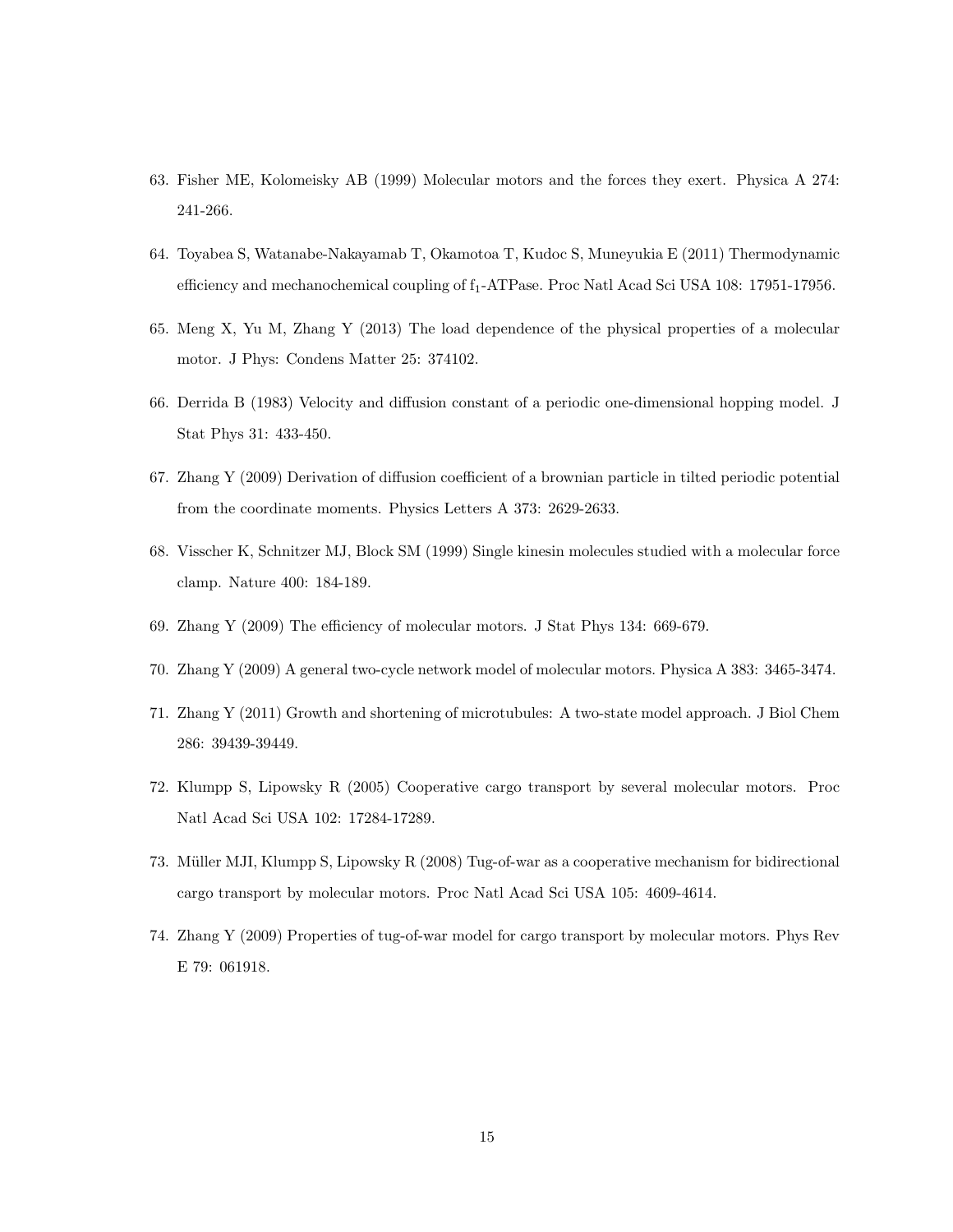## Tables

<span id="page-15-0"></span>Table 1. The parameter values of the two-state model used in this study, which are obtained by fitting the rotation speed formulation listed in Eq. [\(6\)](#page-7-0) to the experimental data measured in [\[60\]](#page-13-8). The total number of free parameter is 10, since  $\epsilon_4, \epsilon'_4$  can be obtained by the normalization condition,  $\sum_{i=1}^{4} \epsilon_i = \sum_{i=1}^{4} \epsilon'_i = 1.$ 

| parameter | value $(s^{-1})$ | parameter    | value   | parameter    | value |
|-----------|------------------|--------------|---------|--------------|-------|
| $k_1$     | 1993.2           | $\epsilon_1$ | 0.16    |              |       |
| $k_2^0$   | 43.8             | $\epsilon_2$ | 0.54    | င၇           | 0.76  |
| $k_3^0$   | 324.0            | $\epsilon_3$ | $0.3\,$ | $\epsilon_3$ | 0.08  |
| $k_4^0$   | 8258.5           | $\epsilon_4$ |         |              | 0.16  |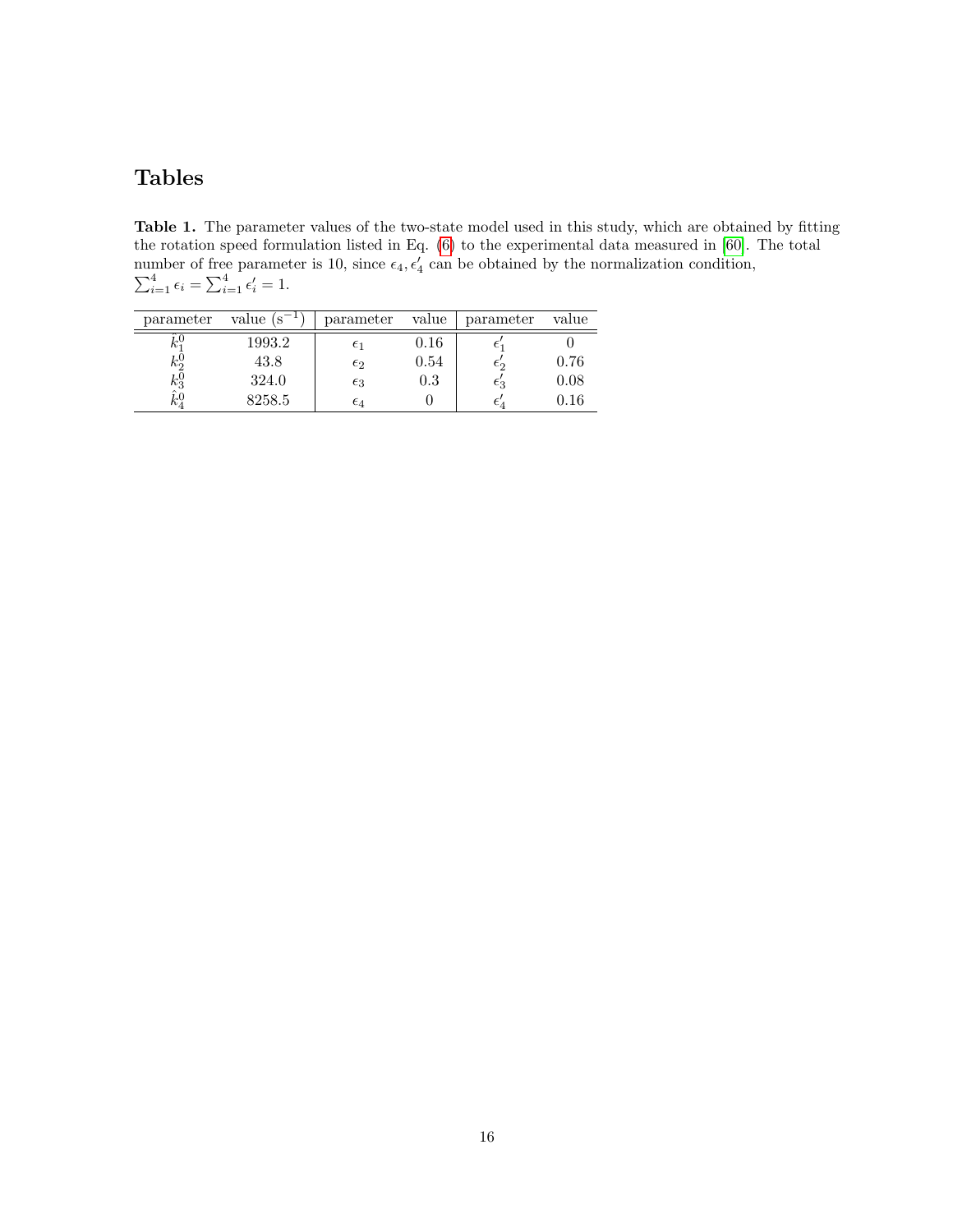## Figure Legends

<span id="page-16-0"></span>

**Figure 1.** (a) The relationship between pH value and membrane voltage  $V_m$ , which is used to get electrical energy  $U = qV_m$ , can be well approximated by  $V_m = -28.04 \text{pH} + 57.88$ , see Eq. [\(1\)](#page-2-0). (b) The sodium-motive force (SMF) can be approximately obtained by  $\text{SMF} = V_m + k_B T / q \ln[9.013/(1.318 + [Na]_{ex})]$ , which means the internal sodium concentration  $[\text{Na}]_{in}$ can be obtained by the external sodium concentration  $[Na]_{ex}$ ,  $[Na]_{in} = 9.013[Na]_{ex}/(1.318 + [Na]_{ex})$ , see

Eq. [\(7\)](#page-7-1). In this figure, all the data are from [\[60\]](#page-13-8).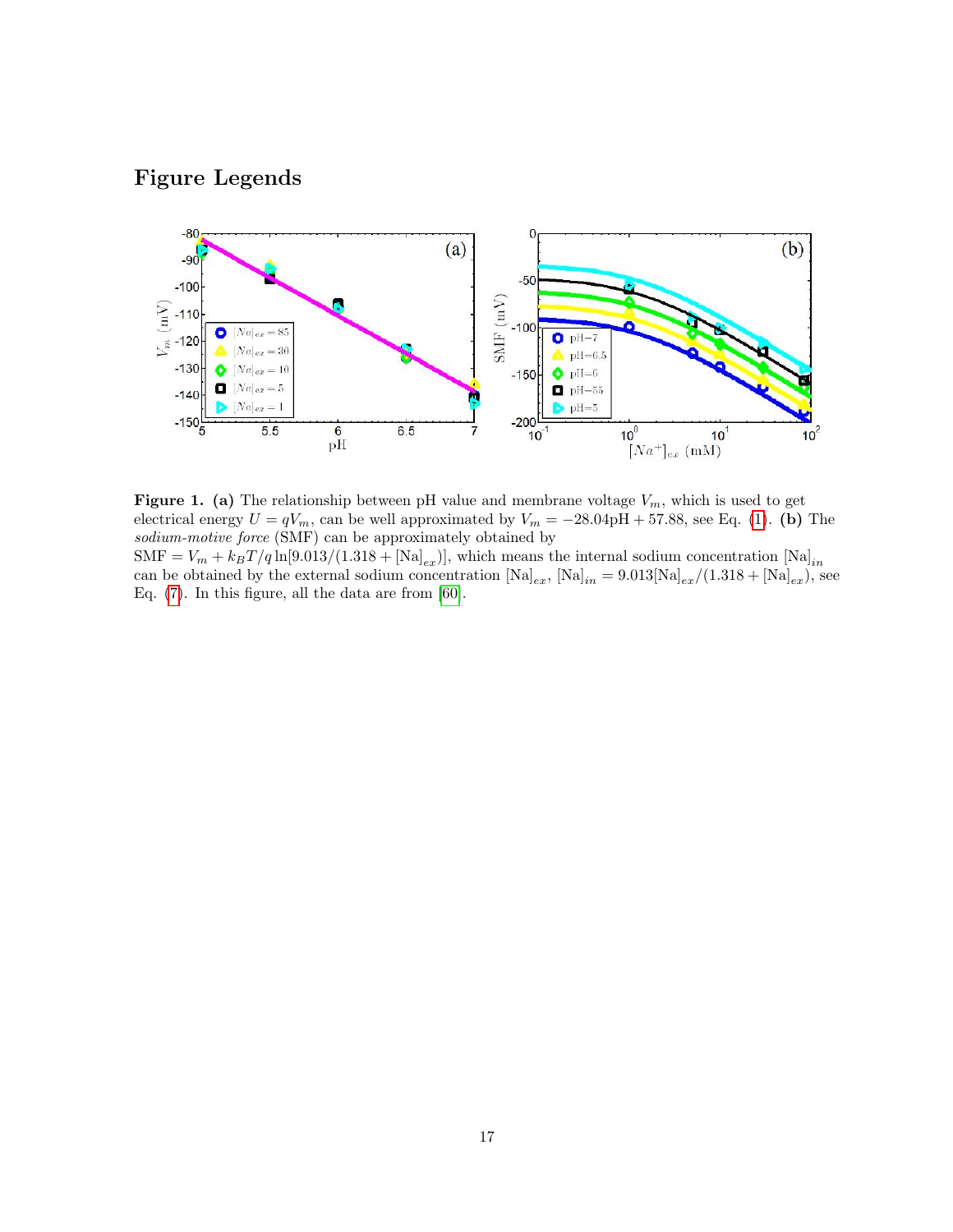<span id="page-17-0"></span>

Figure 2. Schematic depiction of the two-state model for stator rotation. (a) The stator is assumed to move in one tilted periodic potential  $G(\theta)$  with period  $\varphi = 2\pi/N$ . Where  $N = 37$  is the number of ions which cross the membrane in each revolution of bacterial flagellar motor [\[60\]](#page-13-8). Under no external torque, the energy difference in one period is equal to the electrical energy  $U$  released by one ion crossing membrane. The distribution factors  $\epsilon_i$  and  $\epsilon'_i$  satisfy the normalization condition  $\sum_{i=1}^4 \epsilon_i = \sum_{i=1}^4 \epsilon'_i = 1$ , and for simplicity they are assumed to be independent of external torque  $\Gamma$  and the electrical energy U [\[65\]](#page-14-2). With the increase of external torque, the forward rotation barriers (in this figure  $\Delta G_1^0, \Delta G_3^0$  are the energy barriers when external torque vanishes) will be increased, while the backward rotation barriers (similarly,  $\Delta G_2^0$ ,  $\Delta G_4^0$  are the backward energy barriers when external torque vanishes) will be decreased. Consequently, the degree of the potential tilt will be decreased. The two states of the stator are corresponding to the two minima of the potential.  $\epsilon_i\varphi$  is the mechanical angle between stable state of the stator and its rotation energy barrier. The rotation speed of stator increases with electrical energy U but decreases with external torque Γ. (b) Mathematically, the stator rotation in the periodic tilted potential depicted in (a) can be described by one Markov process with two biochemical state, denoted by state 1 and state 2 respectively. In which one forward biochemical cycle  $1 \xrightarrow{k_1} 2 \xrightarrow{k_3} 1$  is coupled with one forward mechanical rotation of angle  $\varphi$ . The transition rates  $k_i$  depend on electrical energy U, external torque  $\Gamma$ , ion concentration and pH value, which are given by formulations in [\(5\)](#page-7-2).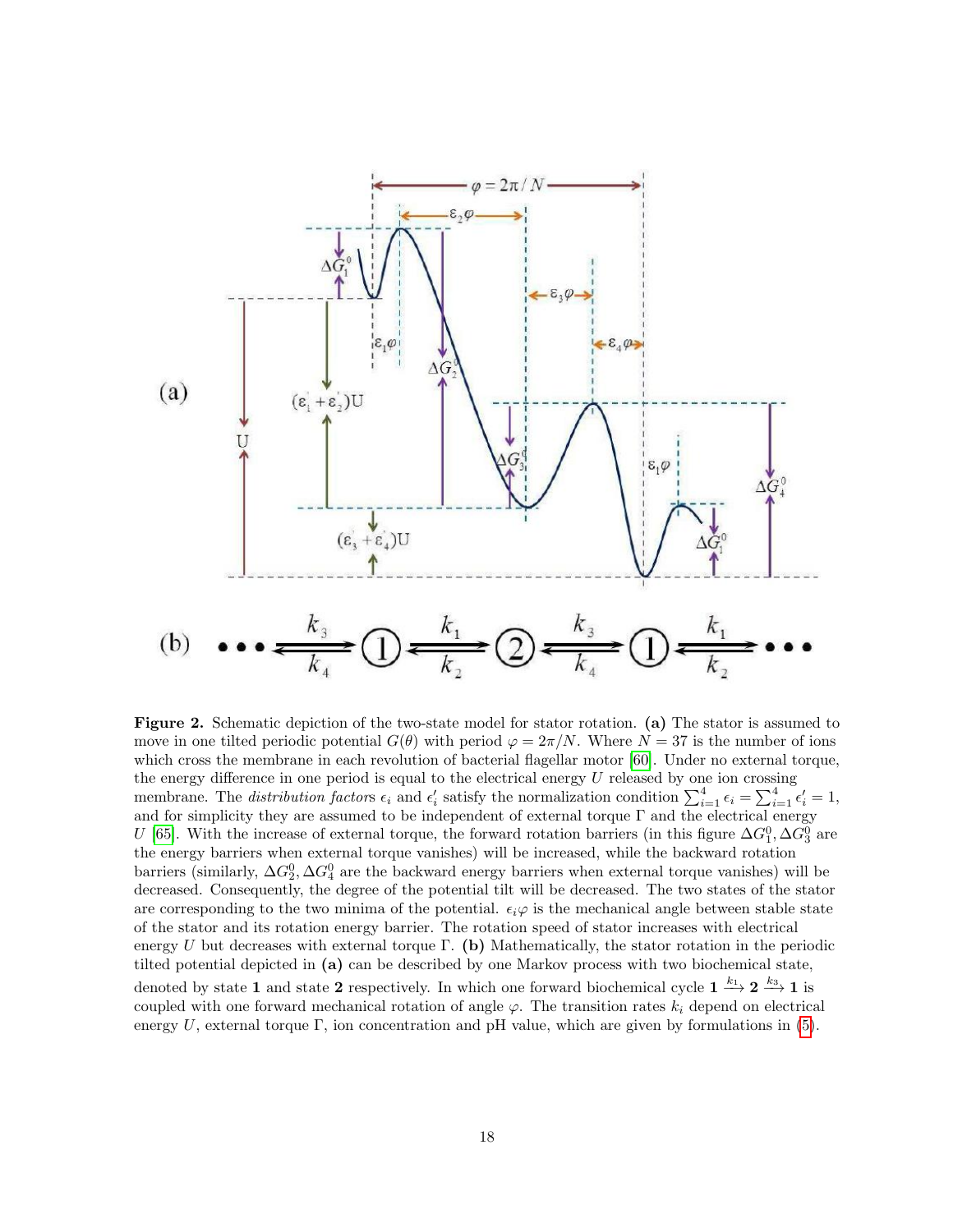<span id="page-18-0"></span>

Figure 3. Torque-speed relationships of one-stator BFM for (a)  $pH=7$ , (b)  $pH=6.5$ , (c)  $pH=6$ , (d) pH=5.5, and (e) pH=5. From right to left, the lines are for external sodium concentration  $[Na]_{ex}=85$ mM, 30 mM, 10mM, 5 mM, and 1 mM respectively. The experimental data are from [\[60\]](#page-13-8), and the lines are obtained from the two-state model [see Eq. [\(6\)](#page-7-0)] with model parameter values listed in Table [1.](#page-15-0)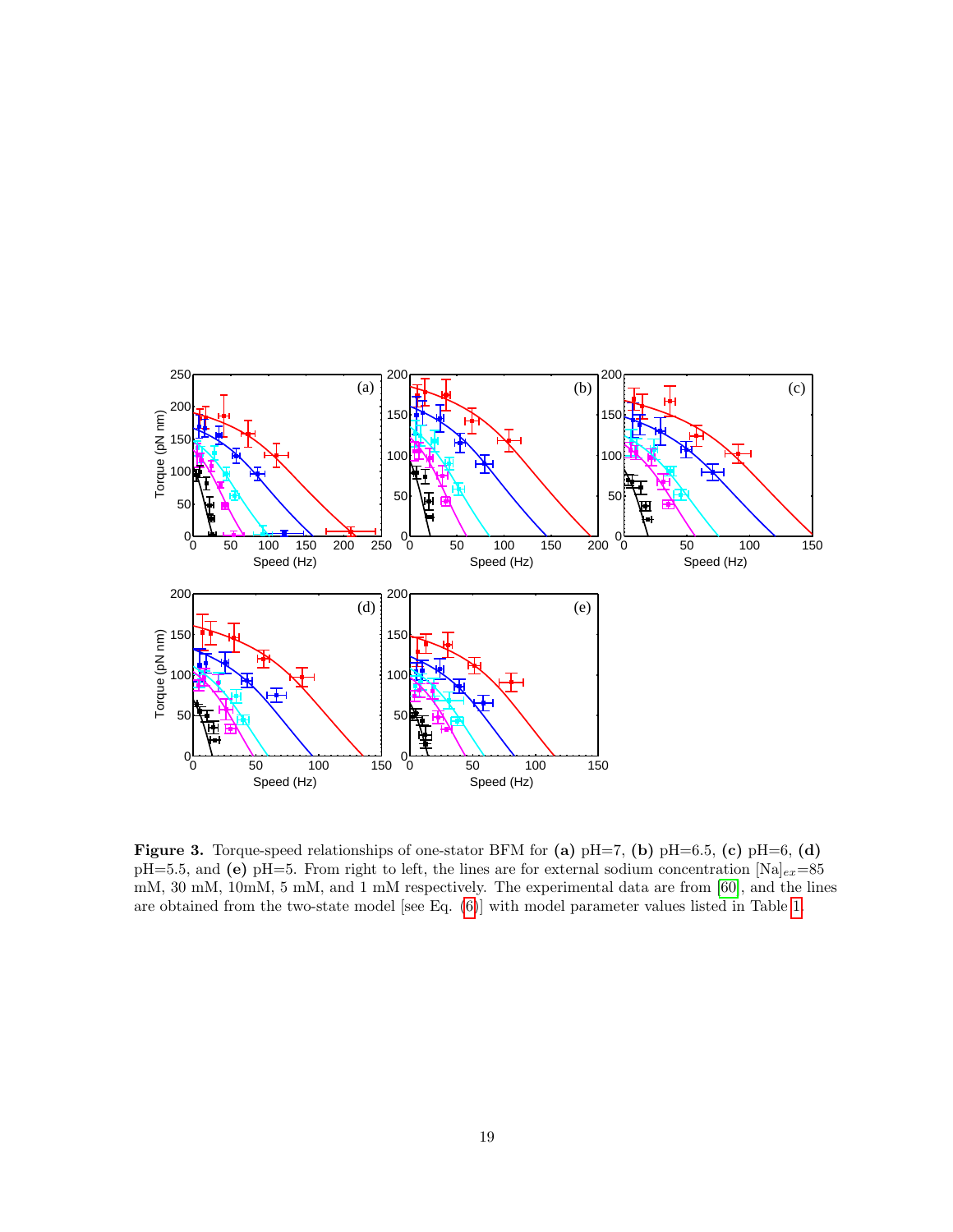<span id="page-19-0"></span>

Figure 4. The rotation speed V of one-stator BFM increases with pH value and external sodium concentration  $[Na]_{ex}$ . For high pH value, speed V increases almost experimentally with pH. In  $(a, c)$ , the torque  $\Gamma = 0$ , and in (b, d), the torque  $\Gamma = 100$  pN·nm. For high values of  $\Gamma$  and low values of pH and sodium concentration  $[Na]_{ex}$ , the stator will rotate reversely.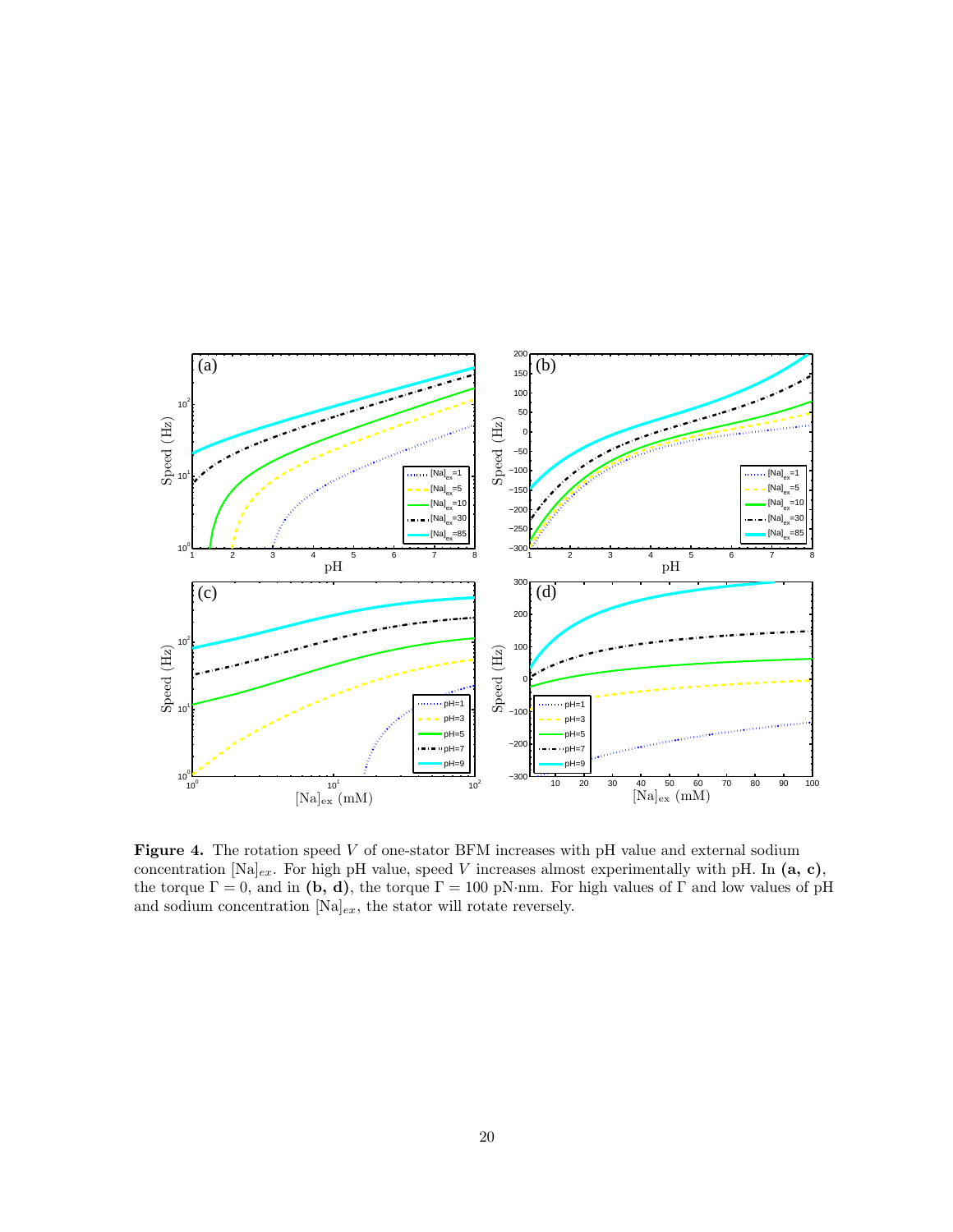<span id="page-20-0"></span>

Figure 5. The stall torque  $\Gamma_s$ , i.e. the torque under which the rotation speed of BFM vanishes, increases with pH value (linearly) and external sodium concentration  $[Na]_{ex}$ , see the formulation in Eq. [\(7\)](#page-7-1) [Note, the figures are obtained directly by  $V(\Gamma_s) = 0$ , see the corresponding formulation of speed V in Eq. [\(6\)](#page-7-0)].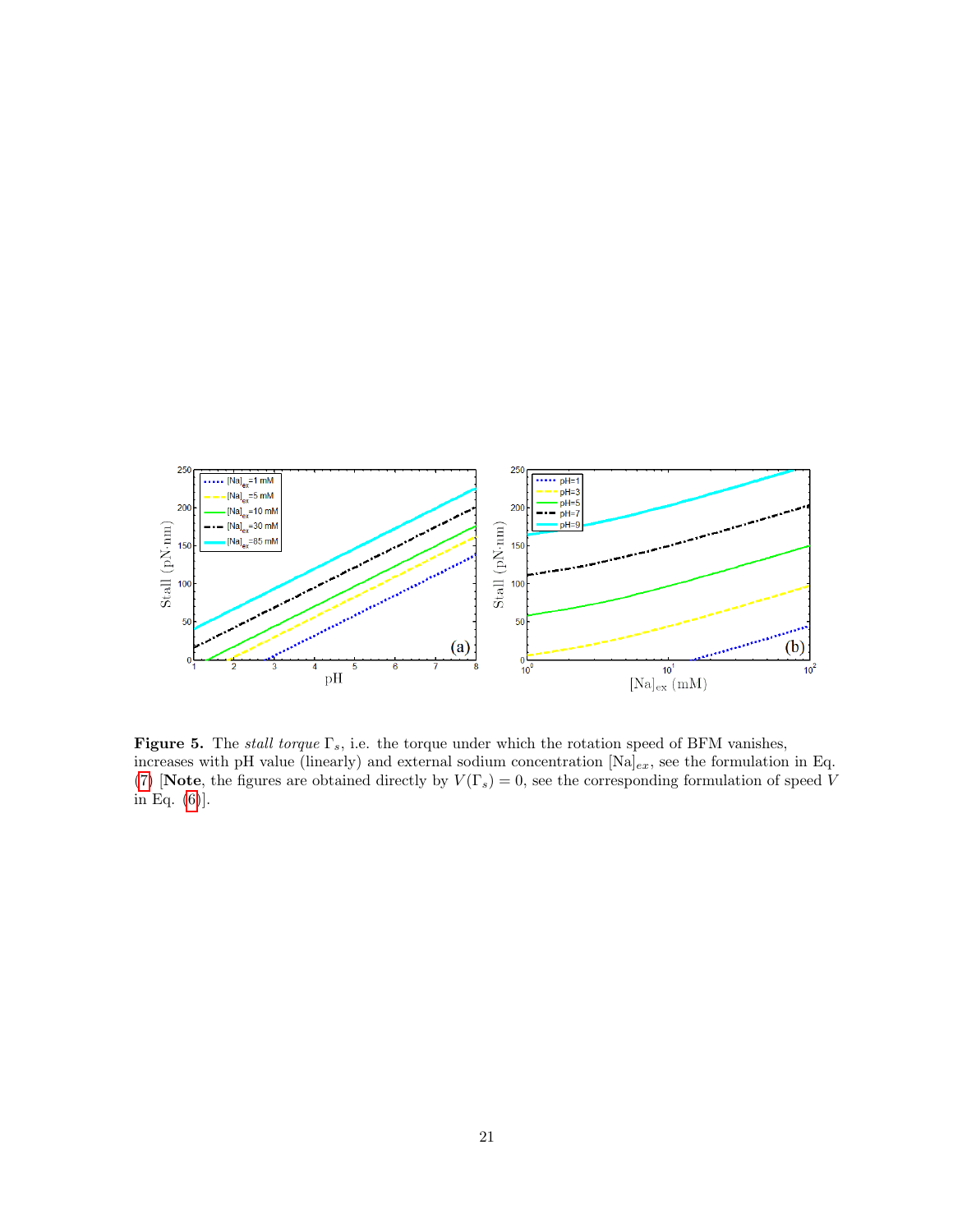<span id="page-21-0"></span>

Figure 6. The dispersion D and randomness r of BFM rotation. (a) For high sodium concentration, dispersion D increases with pH value (note, for low sodium concentration and low pH values, the rotation speed V is negative, see Fig. [4\)](#page-19-0); (b) Dispersion D increases with sodium concentration  $[Na]_{ex}$ . With the increase of pH value and sodium concentration, randomness  $r = 2D/V\varphi$  decreases monotonically to 1 (c, d). Which means that, for high pH value and  $[Na]_{ex}$ , the rotation of BFM is just one Possion process. In all figures, the external torque is zero.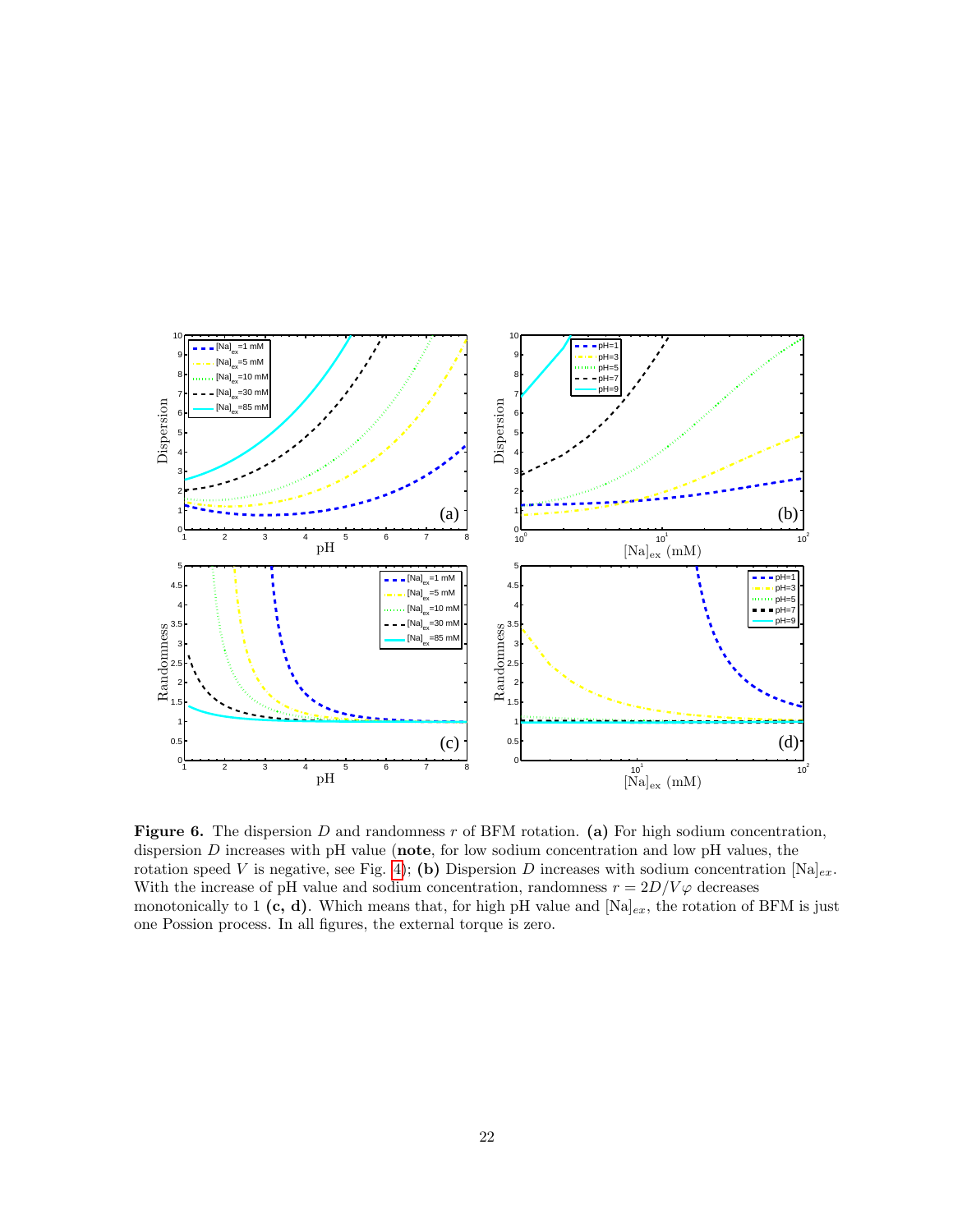<span id="page-22-0"></span>

**Figure 7.** Torque-speed relationships if the external torque  $\Gamma$  is shared equally by n stators for  $n = 1, 2, 3, 4, 5$  respectively. (a) pH=7 and [Na]<sub>ex</sub> = 85 mM, (b) pH=5 and [Na]<sub>ex</sub> = 10 mM. The figures are similar as the ones obtained in [\[45,](#page-12-4) [47\]](#page-12-6).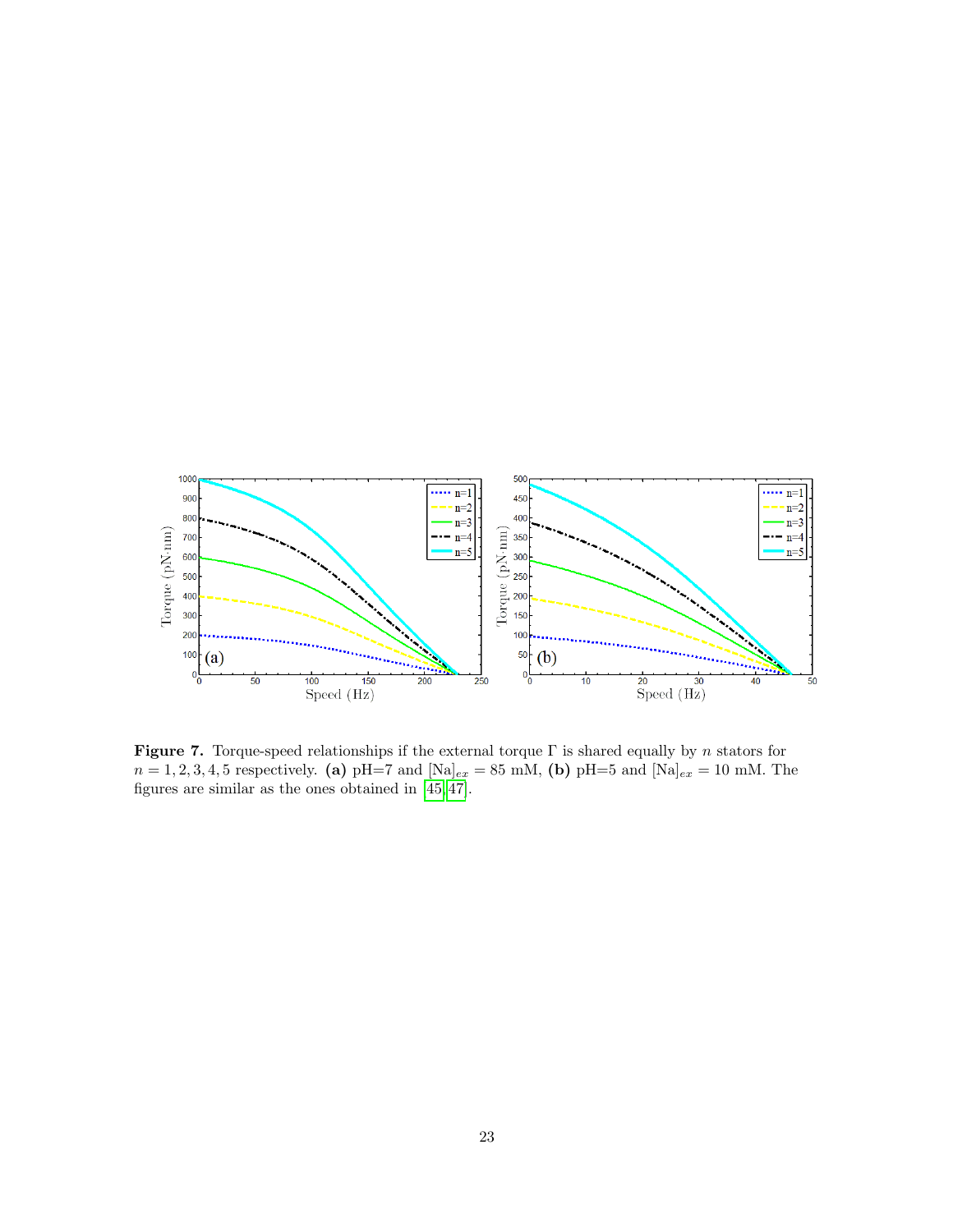<span id="page-23-0"></span>

Figure 8. (a) Probability of stator number binding to BFM rotor. In most cases, almost all stators are bound to BFM rotor, i.e. the duty ratio of stator is high [\[47\]](#page-12-6). (b) With the increase of external torque Γ, the mean binding number  $\langle n \rangle$  of stator will be increased. Meanwhile, the mean binding number  $\langle n \rangle$ increases with sodium concentration  $[Na]_{ex}$  (c), but decreases with pH value (d). In all the figures, the total number of stator is assumed to be  $M = 8$ .